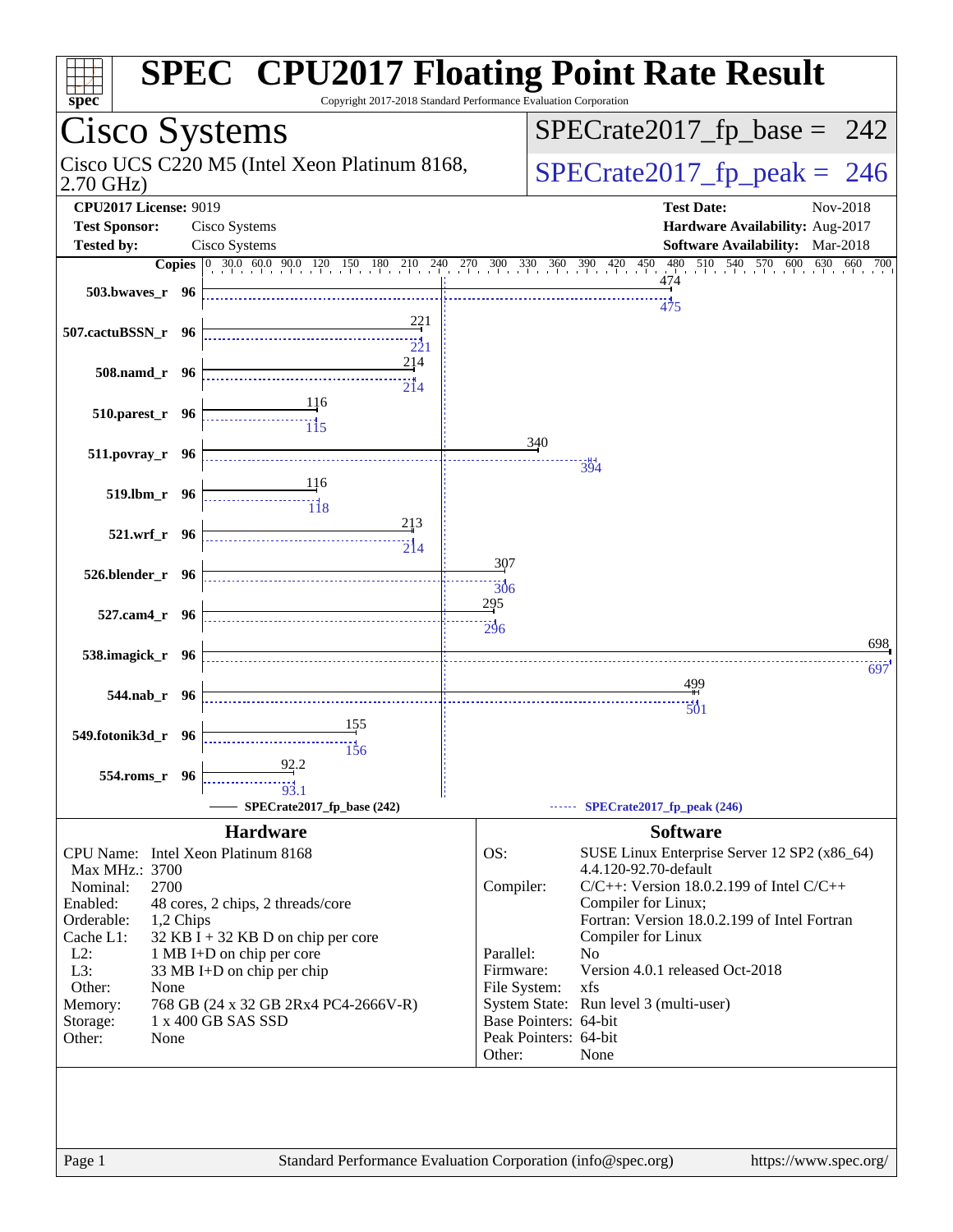

Copyright 2017-2018 Standard Performance Evaluation Corporation

## Cisco Systems

2.70 GHz) Cisco UCS C220 M5 (Intel Xeon Platinum 8168,  $\vert$ [SPECrate2017\\_fp\\_peak =](http://www.spec.org/auto/cpu2017/Docs/result-fields.html#SPECrate2017fppeak) 246

 $SPECTate2017_fp\_base = 242$ 

**[CPU2017 License:](http://www.spec.org/auto/cpu2017/Docs/result-fields.html#CPU2017License)** 9019 **[Test Date:](http://www.spec.org/auto/cpu2017/Docs/result-fields.html#TestDate)** Nov-2018 **[Test Sponsor:](http://www.spec.org/auto/cpu2017/Docs/result-fields.html#TestSponsor)** Cisco Systems **[Hardware Availability:](http://www.spec.org/auto/cpu2017/Docs/result-fields.html#HardwareAvailability)** Aug-2017 **[Tested by:](http://www.spec.org/auto/cpu2017/Docs/result-fields.html#Testedby)** Cisco Systems **[Software Availability:](http://www.spec.org/auto/cpu2017/Docs/result-fields.html#SoftwareAvailability)** Mar-2018

#### **[Results Table](http://www.spec.org/auto/cpu2017/Docs/result-fields.html#ResultsTable)**

|                          | <b>Base</b>   |                |       |                | <b>Peak</b> |                |       |               |                |              |                |              |                |              |
|--------------------------|---------------|----------------|-------|----------------|-------------|----------------|-------|---------------|----------------|--------------|----------------|--------------|----------------|--------------|
| <b>Benchmark</b>         | <b>Copies</b> | <b>Seconds</b> | Ratio | <b>Seconds</b> | Ratio       | <b>Seconds</b> | Ratio | <b>Copies</b> | <b>Seconds</b> | <b>Ratio</b> | <b>Seconds</b> | <b>Ratio</b> | <b>Seconds</b> | <b>Ratio</b> |
| 503.bwaves_r             | 96            | 2029           | 474   | 2026           | 475         | 2030           | 474   | 96            | 2028           | 475          | 2026           | 475          | 2028           | 475          |
| 507.cactuBSSN r          | 96            | 549            | 221   | 548            | 222         | 549            | 221   | 96            | 548            | 222          | 549            | 221          | 549            | 221          |
| $508$ .namd $r$          | 96            | 425            | 214   | 426            | 214         | 426            | 214   | 96            | 427            | 214          | 426            | 214          | 424            | 215          |
| $510.parest_r$           | 96            | 2173           | 116   | 2164           | 116         | 2170           | 116   | 96            | 2194           | 114          | 2176           | 115          | 2181           | <u>115</u>   |
| 511.povray_r             | 96            | 660            | 339   | 659            | 340         | 660            | 340   | 96            | 573            | 391          | 569            | 394          | 562            | 399          |
| 519.lbm r                | 96            | 876            | 116   | 876            | 116         | 877            | 115   | 96            | 859            | 118          | 859            | <b>118</b>   | 860            | 118          |
| $521$ .wrf r             | 96            | 1012           | 213   | 1007           | 214         | 1013           | 212   | 96            | 1004           | 214          | 1009           | 213          | 1005           | 214          |
| 526.blender r            | 96            | 477            | 307   | 477            | 307         | 477            | 306   | 96            | 477            | 306          | 477            | 306          | 476            | 307          |
| 527.cam4 r               | 96            | 569            | 295   | 570            | 295         | 571            | 294   | 96            | 567            | <u>296</u>   | 564            | 298          | 567            | 296          |
| 538.imagick_r            | 96            | 342            | 698   | 342            | 698         | 343            | 696   | 96            | 342            | 698          | 342            | 697          | 342            | <u>697</u>   |
| $544$ .nab r             | 96            | 325            | 497   | 321            | 503         | 324            | 499   | 96            | 322            | 501          | 325            | 497          | 322            | 503          |
| 549.fotonik3d r          | 96            | 2410           | 155   | 2406           | 155         | 2403           | 156   | 96            | 2403           | <u>156</u>   | 2401           | 156          | 2406           | 156          |
| $554$ .roms r            | 96            | 1654           | 92.2  | 1654           | 92.2        | 1660           | 91.9  | 96            | 1639           | 93.1         | 1645           | 92.7         | 1637           | 93.2         |
| $SPECrate2017$ fp base = |               | 242            |       |                |             |                |       |               |                |              |                |              |                |              |

**[SPECrate2017\\_fp\\_peak =](http://www.spec.org/auto/cpu2017/Docs/result-fields.html#SPECrate2017fppeak) 246**

Results appear in the [order in which they were run.](http://www.spec.org/auto/cpu2017/Docs/result-fields.html#RunOrder) Bold underlined text [indicates a median measurement.](http://www.spec.org/auto/cpu2017/Docs/result-fields.html#Median)

#### **[Submit Notes](http://www.spec.org/auto/cpu2017/Docs/result-fields.html#SubmitNotes)**

 The numactl mechanism was used to bind copies to processors. The config file option 'submit' was used to generate numactl commands to bind each copy to a specific processor. For details, please see the config file.

#### **[Operating System Notes](http://www.spec.org/auto/cpu2017/Docs/result-fields.html#OperatingSystemNotes)**

Stack size set to unlimited using "ulimit -s unlimited"

#### **[General Notes](http://www.spec.org/auto/cpu2017/Docs/result-fields.html#GeneralNotes)**

Environment variables set by runcpu before the start of the run: LD\_LIBRARY\_PATH = "/home/cpu2017/lib/ia32:/home/cpu2017/lib/intel64"

 Binaries compiled on a system with 1x Intel Core i7-6700K CPU + 32GB RAM memory using Redhat Enterprise Linux 7.5 Transparent Huge Pages enabled by default Prior to runcpu invocation Filesystem page cache synced and cleared with: sync; echo 3> /proc/sys/vm/drop\_caches runcpu command invoked through numactl i.e.: numactl --interleave=all runcpu <etc> Yes: The test sponsor attests, as of date of publication, that CVE-2017-5754 (Meltdown) is mitigated in the system as tested and documented.

**(Continued on next page)**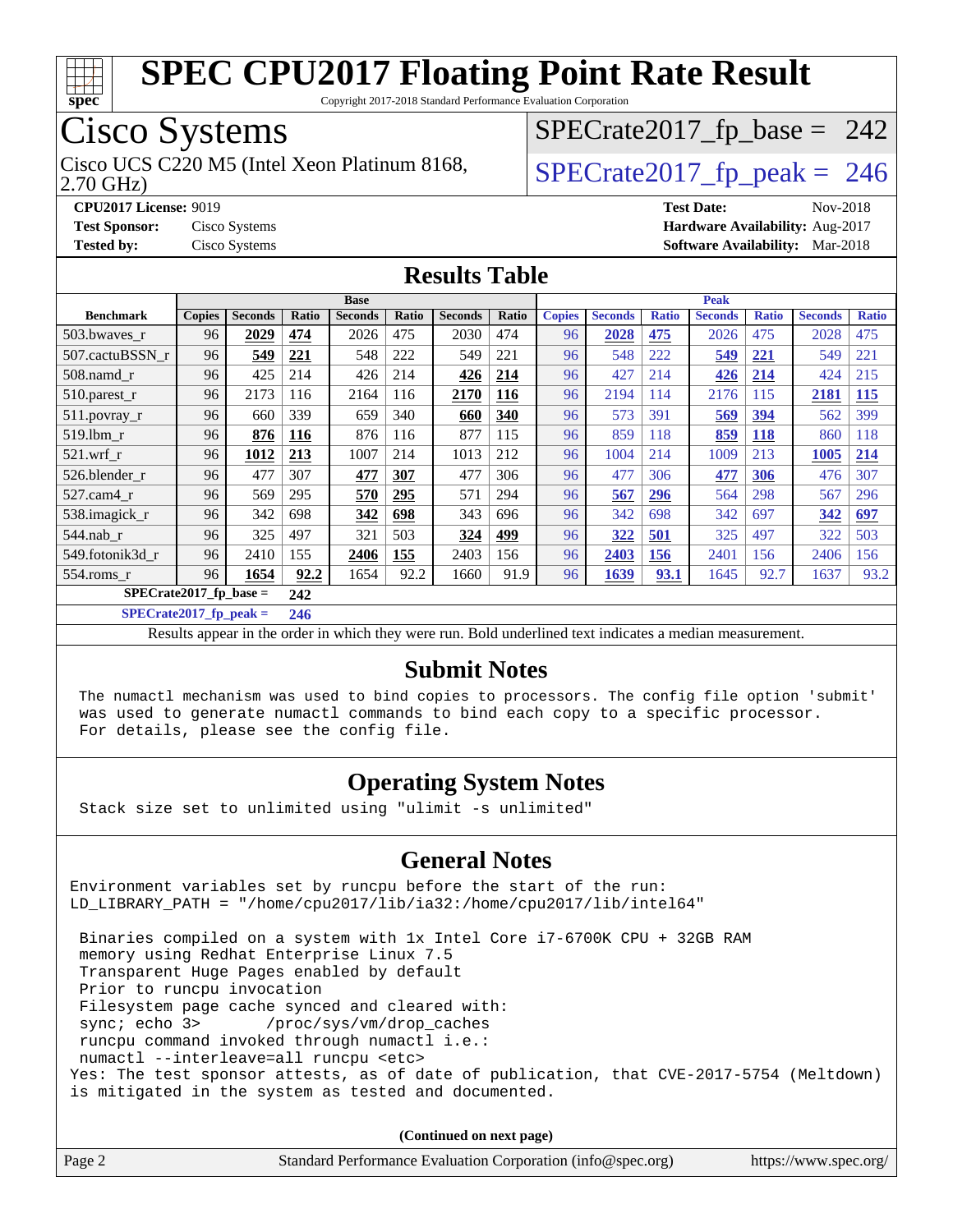

Copyright 2017-2018 Standard Performance Evaluation Corporation

## Cisco Systems

Cisco UCS C220 M5 (Intel Xeon Platinum 8168,  $\vert$ [SPECrate2017\\_fp\\_peak =](http://www.spec.org/auto/cpu2017/Docs/result-fields.html#SPECrate2017fppeak) 246

 $SPECTate2017_fp\_base = 242$ 

2.70 GHz)

**[Tested by:](http://www.spec.org/auto/cpu2017/Docs/result-fields.html#Testedby)** Cisco Systems **[Software Availability:](http://www.spec.org/auto/cpu2017/Docs/result-fields.html#SoftwareAvailability)** Mar-2018

**[CPU2017 License:](http://www.spec.org/auto/cpu2017/Docs/result-fields.html#CPU2017License)** 9019 **[Test Date:](http://www.spec.org/auto/cpu2017/Docs/result-fields.html#TestDate)** Nov-2018 **[Test Sponsor:](http://www.spec.org/auto/cpu2017/Docs/result-fields.html#TestSponsor)** Cisco Systems **[Hardware Availability:](http://www.spec.org/auto/cpu2017/Docs/result-fields.html#HardwareAvailability)** Aug-2017

#### **[General Notes \(Continued\)](http://www.spec.org/auto/cpu2017/Docs/result-fields.html#GeneralNotes)**

Yes: The test sponsor attests, as of date of publication, that CVE-2017-5753 (Spectre variant 1) is mitigated in the system as tested and documented. Yes: The test sponsor attests, as of date of publication, that CVE-2017-5715 (Spectre variant 2) is mitigated in the system as tested and documented.

#### **[Platform Notes](http://www.spec.org/auto/cpu2017/Docs/result-fields.html#PlatformNotes)**

Page 3 Standard Performance Evaluation Corporation [\(info@spec.org\)](mailto:info@spec.org) <https://www.spec.org/> BIOS Settings: Intel HyperThreading Technology set to Enabled CPU performance set to Enterprise Power Performance Tuning set to OS Controls SNC set to Enabled IMC Interleaving set to 1-way Interleave Patrol Scrub set to Disabled Sysinfo program /home/cpu2017/bin/sysinfo Rev: r5797 of 2017-06-14 96c45e4568ad54c135fd618bcc091c0f running on linux-dssz Sat Nov 3 16:53:32 2018 SUT (System Under Test) info as seen by some common utilities. For more information on this section, see <https://www.spec.org/cpu2017/Docs/config.html#sysinfo> From /proc/cpuinfo model name : Intel(R) Xeon(R) Platinum 8168 CPU @ 2.70GHz 2 "physical id"s (chips) 96 "processors" cores, siblings (Caution: counting these is hw and system dependent. The following excerpts from /proc/cpuinfo might not be reliable. Use with caution.) cpu cores : 24 siblings : 48 physical 0: cores 0 1 2 3 4 5 8 9 10 11 12 13 16 17 18 19 20 21 24 25 26 27 28 29 physical 1: cores 0 1 2 3 4 5 8 9 10 11 12 13 16 17 18 19 20 21 24 25 26 27 28 29 From lscpu: Architecture: x86\_64 CPU op-mode(s): 32-bit, 64-bit Byte Order: Little Endian CPU(s): 96 On-line CPU(s) list: 0-95 Thread(s) per core: 2 Core(s) per socket: 24 Socket(s): 2 NUMA node(s): 4 Vendor ID: GenuineIntel CPU family: 6 **(Continued on next page)**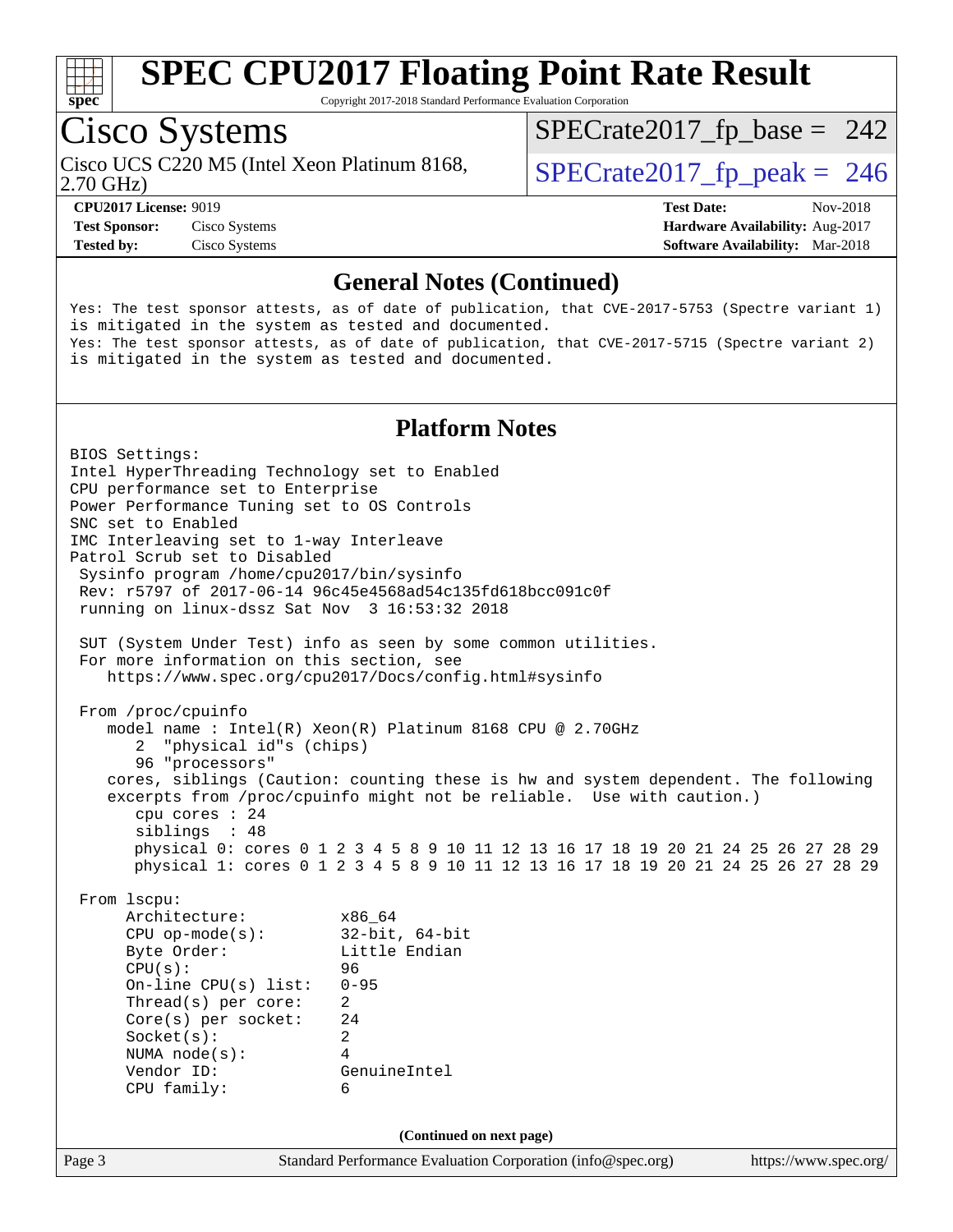

Copyright 2017-2018 Standard Performance Evaluation Corporation

Cisco Systems<br>Cisco UCS C220 M5 (Intel Xeon Platinum 8168, 2.70 GHz)

 $SPECTate 2017_fp\_peak = 246$ [SPECrate2017\\_fp\\_base =](http://www.spec.org/auto/cpu2017/Docs/result-fields.html#SPECrate2017fpbase) 242

**[Tested by:](http://www.spec.org/auto/cpu2017/Docs/result-fields.html#Testedby)** Cisco Systems **[Software Availability:](http://www.spec.org/auto/cpu2017/Docs/result-fields.html#SoftwareAvailability)** Mar-2018

**[CPU2017 License:](http://www.spec.org/auto/cpu2017/Docs/result-fields.html#CPU2017License)** 9019 **[Test Date:](http://www.spec.org/auto/cpu2017/Docs/result-fields.html#TestDate)** Nov-2018 **[Test Sponsor:](http://www.spec.org/auto/cpu2017/Docs/result-fields.html#TestSponsor)** Cisco Systems **[Hardware Availability:](http://www.spec.org/auto/cpu2017/Docs/result-fields.html#HardwareAvailability)** Aug-2017

#### **[Platform Notes \(Continued\)](http://www.spec.org/auto/cpu2017/Docs/result-fields.html#PlatformNotes)**

| Model:                     | 85                                                                                   |
|----------------------------|--------------------------------------------------------------------------------------|
| Model name:                | $Intel(R) Xeon(R) Platinum 8168 CPU @ 2.70GHz$                                       |
| Stepping:                  | 4                                                                                    |
| CPU MHz:                   | 1597.862                                                                             |
| CPU max MHz:               | 3700.0000                                                                            |
| CPU min MHz:               | 1200.0000                                                                            |
| BogoMIPS:                  | 5387.35                                                                              |
| Virtualization:            | $VT - x$                                                                             |
| Lld cache:                 | 32K                                                                                  |
| Lli cache:                 | 32K                                                                                  |
| $L2$ cache:                | 1024K                                                                                |
| L3 cache:                  | 33792K                                                                               |
| NUMA node0 CPU(s):         | $0-2, 6-8, 12-14, 18-20, 48-50, 54-56, 60-62, 66-68$                                 |
| NUMA nodel CPU(s):         | $3-5, 9-11, 15-17, 21-23, 51-53, 57-59, 63-65, 69-71$                                |
| NUMA node2 CPU(s):         | 24-26, 30-32, 36-38, 42-44, 72-74, 78-80, 84-86, 90-92                               |
| NUMA node3 CPU(s):         | 27-29, 33-35, 39-41, 45-47, 75-77, 81-83, 87-89, 93-95                               |
| Flags:                     | fpu vme de pse tsc msr pae mce cx8 apic sep mtrr pge mca cmov                        |
|                            | pat pse36 clflush dts acpi mmx fxsr sse sse2 ss ht tm pbe syscall nx pdpelgb rdtscp  |
|                            | lm constant_tsc art arch_perfmon pebs bts rep_good nopl xtopology nonstop_tsc        |
|                            | aperfmperf eagerfpu pni pclmulqdq dtes64 monitor ds_cpl vmx smx est tm2 ssse3 sdbg   |
|                            | fma cx16 xtpr pdcm pcid dca sse4_1 sse4_2 x2apic movbe popcnt tsc_deadline_timer aes |
|                            | xsave avx f16c rdrand lahf_lm abm 3dnowprefetch ida arat epb invpcid_single pln pts  |
|                            | dtherm hwp hwp_act_window hwp_epp hwp_pkg_req intel_pt rsb_ctxsw spec_ctrl stibp     |
|                            | retpoline kaiser tpr_shadow vnmi flexpriority ept vpid fsgsbase tsc_adjust bmil hle  |
|                            | avx2 smep bmi2 erms invpcid rtm cqm mpx avx512f avx512dq rdseed adx smap clflushopt  |
|                            | clwb avx512cd avx512bw avx512vl xsaveopt xsavec xgetbvl cqm_llc cqm_occup_llc        |
|                            |                                                                                      |
| /proc/cpuinfo cache data   |                                                                                      |
| cache size : 33792 KB      |                                                                                      |
|                            |                                                                                      |
|                            |                                                                                      |
|                            | From numactl --hardware WARNING: a numactl 'node' might or might not correspond to a |
| physical chip.             |                                                                                      |
| $available: 4 nodes (0-3)$ |                                                                                      |
|                            | node 0 cpus: 0 1 2 6 7 8 12 13 14 18 19 20 48 49 50 54 55 56 60 61 62 66 67 68       |
| node 0 size: 192098 MB     |                                                                                      |
| node 0 free: 191830 MB     |                                                                                      |
|                            | node 1 cpus: 3 4 5 9 10 11 15 16 17 21 22 23 51 52 53 57 58 59 63 64 65 69 70 71     |
| node 1 size: 193528 MB     |                                                                                      |
| node 1 free: 193286 MB     |                                                                                      |
|                            | node 2 cpus: 24 25 26 30 31 32 36 37 38 42 43 44 72 73 74 78 79 80 84 85 86 90 91 92 |
| node 2 size: 193528 MB     |                                                                                      |
| node 2 free: 193288 MB     |                                                                                      |
|                            | node 3 cpus: 27 28 29 33 34 35 39 40 41 45 46 47 75 76 77 81 82 83 87 88 89 93 94 95 |
| node 3 size: 193525 MB     |                                                                                      |
| node 3 free: 193135 MB     |                                                                                      |
| node distances:            |                                                                                      |
| node 0 1 2 3               |                                                                                      |

**(Continued on next page)**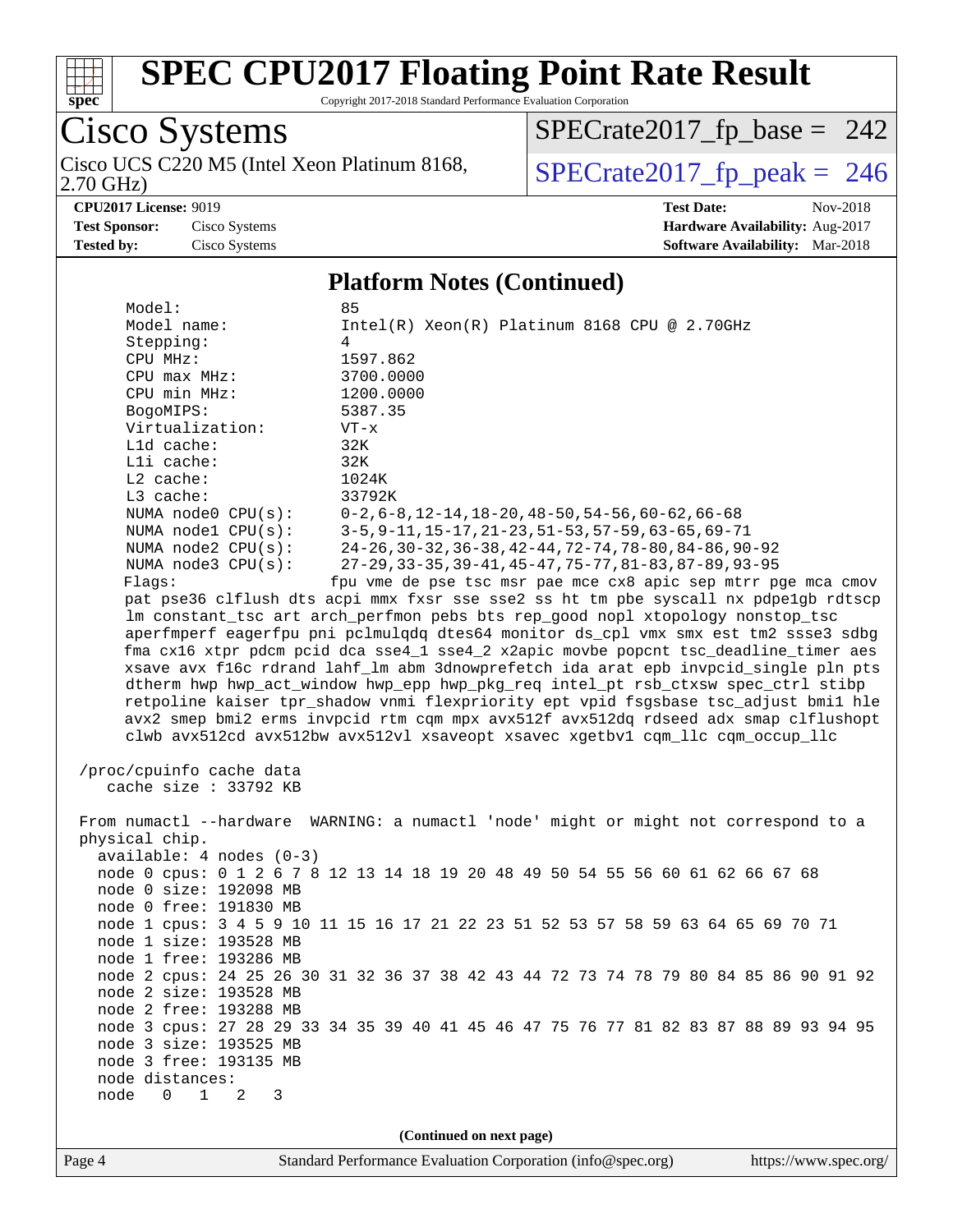| $spec^*$ |  |
|----------|--|
|          |  |

Copyright 2017-2018 Standard Performance Evaluation Corporation

## Cisco Systems

2.70 GHz) Cisco UCS C220 M5 (Intel Xeon Platinum 8168,  $\vert$ [SPECrate2017\\_fp\\_peak =](http://www.spec.org/auto/cpu2017/Docs/result-fields.html#SPECrate2017fppeak) 246

 $SPECTate2017_fp\_base = 242$ 

**[CPU2017 License:](http://www.spec.org/auto/cpu2017/Docs/result-fields.html#CPU2017License)** 9019 **[Test Date:](http://www.spec.org/auto/cpu2017/Docs/result-fields.html#TestDate)** Nov-2018 **[Test Sponsor:](http://www.spec.org/auto/cpu2017/Docs/result-fields.html#TestSponsor)** Cisco Systems **Cisco Systems [Hardware Availability:](http://www.spec.org/auto/cpu2017/Docs/result-fields.html#HardwareAvailability)** Aug-2017 **[Tested by:](http://www.spec.org/auto/cpu2017/Docs/result-fields.html#Testedby)** Cisco Systems **[Software Availability:](http://www.spec.org/auto/cpu2017/Docs/result-fields.html#SoftwareAvailability)** Mar-2018

#### **[Platform Notes \(Continued\)](http://www.spec.org/auto/cpu2017/Docs/result-fields.html#PlatformNotes)**

 0: 10 11 21 21 1: 11 10 21 21 2: 21 21 10 11 3: 21 21 11 10 From /proc/meminfo MemTotal: 791225784 kB HugePages\_Total: 0 Hugepagesize: 2048 kB From /etc/\*release\* /etc/\*version\* SuSE-release: SUSE Linux Enterprise Server 12 (x86\_64) VERSION = 12 PATCHLEVEL = 2 # This file is deprecated and will be removed in a future service pack or release. # Please check /etc/os-release for details about this release. os-release: NAME="SLES" VERSION="12-SP2" VERSION\_ID="12.2" PRETTY\_NAME="SUSE Linux Enterprise Server 12 SP2" ID="sles" ANSI\_COLOR="0;32" CPE\_NAME="cpe:/o:suse:sles:12:sp2" uname -a: Linux linux-dssz 4.4.120-92.70-default #1 SMP Wed Mar 14 15:59:43 UTC 2018 (52a83de) x86\_64 x86\_64 x86\_64 GNU/Linux run-level 3 Nov 3 16:51 SPEC is set to: /home/cpu2017 Filesystem Type Size Used Avail Use% Mounted on /dev/sda3 xfs 212G 37G 175G 18% /home Additional information from dmidecode follows. WARNING: Use caution when you interpret this section. The 'dmidecode' program reads system data which is "intended to allow hardware to be accurately determined", but the intent may not be met, as there are frequent changes to hardware, firmware, and the "DMTF SMBIOS" standard. BIOS Cisco Systems, Inc. C220M5.4.0.1.139.1003182107 10/03/2018 Memory: 24x 0xCE00 M393A4K40BB2-CTD 32 GB 2 rank 2666 (End of data from sysinfo program)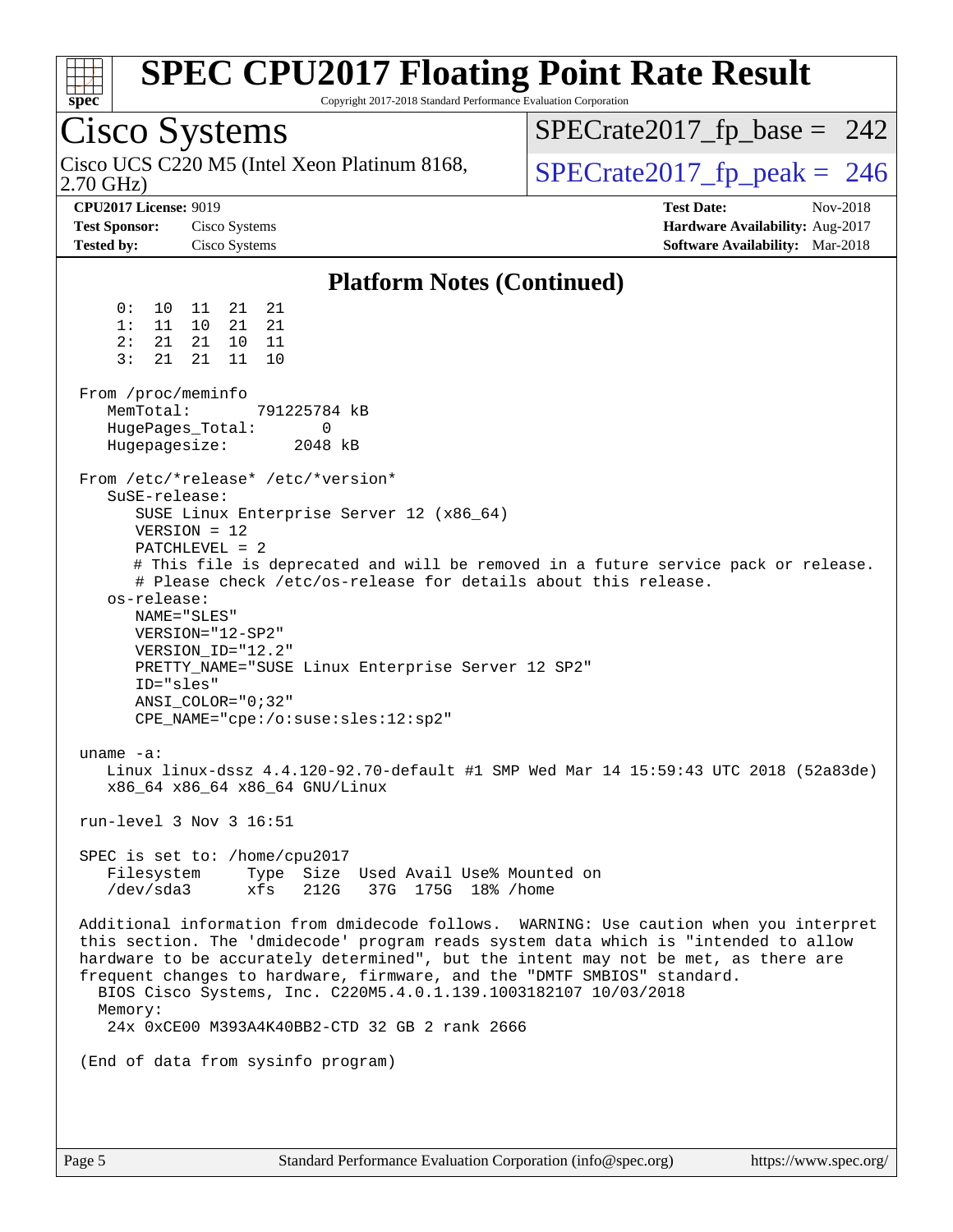

Copyright 2017-2018 Standard Performance Evaluation Corporation

Cisco Systems<br>Cisco UCS C220 M5 (Intel Xeon Platinum 8168, 2.70 GHz)

[SPECrate2017\\_fp\\_base =](http://www.spec.org/auto/cpu2017/Docs/result-fields.html#SPECrate2017fpbase) 242

 $SPECTate 2017_fp\_peak = 246$ 

**[CPU2017 License:](http://www.spec.org/auto/cpu2017/Docs/result-fields.html#CPU2017License)** 9019 **[Test Date:](http://www.spec.org/auto/cpu2017/Docs/result-fields.html#TestDate)** Nov-2018 **[Test Sponsor:](http://www.spec.org/auto/cpu2017/Docs/result-fields.html#TestSponsor)** Cisco Systems **[Hardware Availability:](http://www.spec.org/auto/cpu2017/Docs/result-fields.html#HardwareAvailability)** Aug-2017 **[Tested by:](http://www.spec.org/auto/cpu2017/Docs/result-fields.html#Testedby)** Cisco Systems **[Software Availability:](http://www.spec.org/auto/cpu2017/Docs/result-fields.html#SoftwareAvailability)** Mar-2018

#### **[Compiler Version Notes](http://www.spec.org/auto/cpu2017/Docs/result-fields.html#CompilerVersionNotes)**

| Standard Performance Evaluation Corporation (info@spec.org)<br>https://www.spec.org/<br>Page 6                                                                                    |
|-----------------------------------------------------------------------------------------------------------------------------------------------------------------------------------|
| (Continued on next page)                                                                                                                                                          |
|                                                                                                                                                                                   |
| Copyright (C) 1985-2018 Intel Corporation. All rights reserved.<br>icc (ICC) 18.0.2 20180210<br>Copyright (C) 1985-2018 Intel Corporation. All rights reserved.<br>-------------- |
| icpc (ICC) 18.0.2 20180210                                                                                                                                                        |
| $511. povray_r (peak)$<br>CC.                                                                                                                                                     |
| Copyright (C) 1985-2018 Intel Corporation. All rights reserved.                                                                                                                   |
| icpc (ICC) 18.0.2 20180210<br>Copyright (C) 1985-2018 Intel Corporation. All rights reserved.<br>icc (ICC) 18.0.2 20180210                                                        |
| CC 511.povray_r(base) 526.blender_r(base, peak)                                                                                                                                   |
| icpc (ICC) 18.0.2 20180210<br>Copyright (C) 1985-2018 Intel Corporation. All rights reserved.                                                                                     |
| $CXXC 508.namd_r (peak)$<br>------------------------------                                                                                                                        |
| Copyright (C) 1985-2018 Intel Corporation. All rights reserved.                                                                                                                   |
| icpc (ICC) 18.0.2 20180210                                                                                                                                                        |
| CXXC 508.namd_r(base) 510.parest_r(base, peak)                                                                                                                                    |
| icc (ICC) 18.0.2 20180210<br>Copyright (C) 1985-2018 Intel Corporation. All rights reserved.                                                                                      |
| $519.1bm_r(peak)$<br>CC.                                                                                                                                                          |
| icc (ICC) 18.0.2 20180210<br>Copyright (C) 1985-2018 Intel Corporation. All rights reserved.                                                                                      |
| ----------------------------<br>519.1bm_r(base) 538.imagick_r(base, peak) 544.nab_r(base, peak)<br>CC.                                                                            |
|                                                                                                                                                                                   |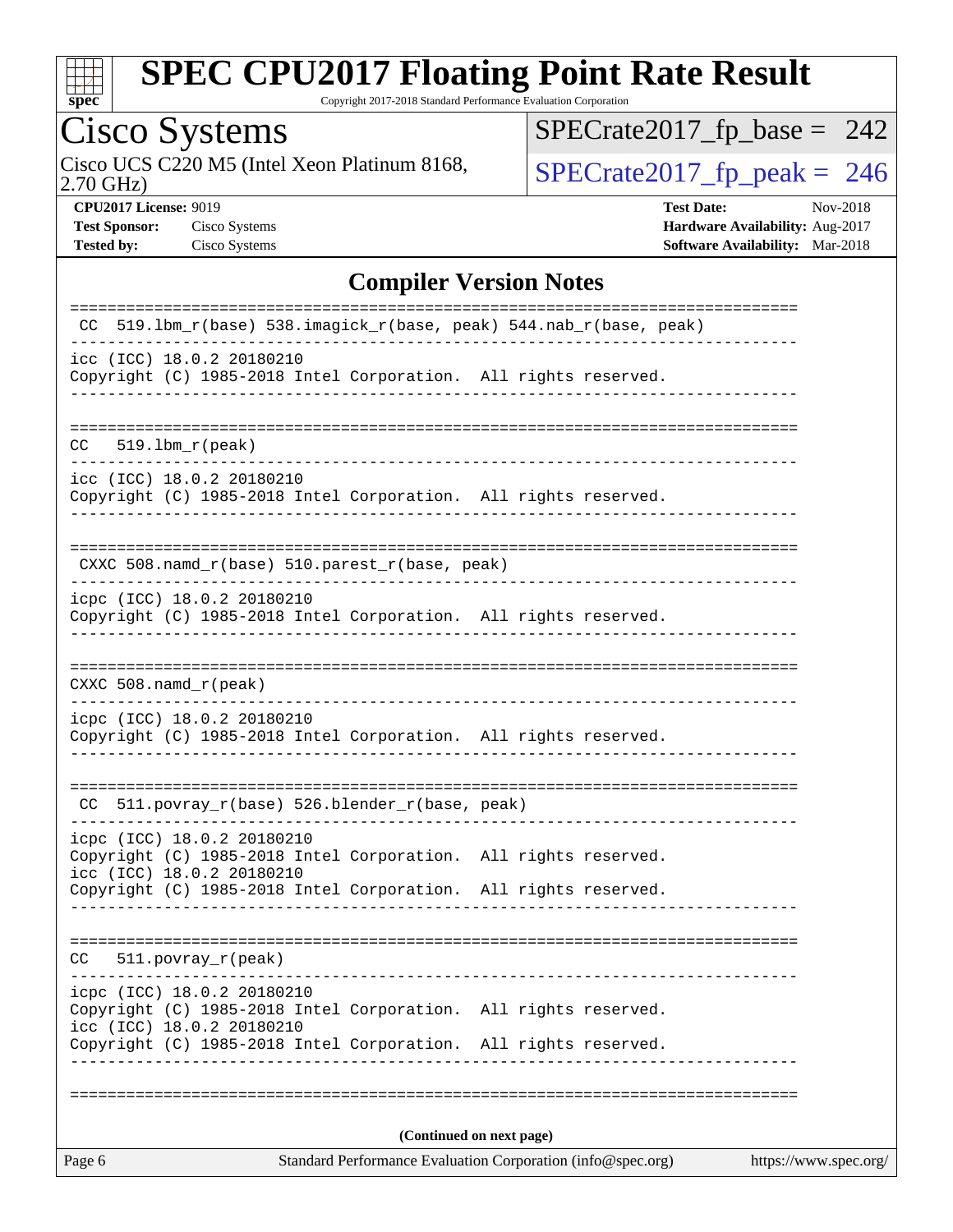

Copyright 2017-2018 Standard Performance Evaluation Corporation

## Cisco Systems

2.70 GHz) Cisco UCS C220 M5 (Intel Xeon Platinum 8168,  $\sqrt{\text{SPECrate2017\_fp\_peak}} = 246$ 

[SPECrate2017\\_fp\\_base =](http://www.spec.org/auto/cpu2017/Docs/result-fields.html#SPECrate2017fpbase) 242

**[CPU2017 License:](http://www.spec.org/auto/cpu2017/Docs/result-fields.html#CPU2017License)** 9019 **[Test Date:](http://www.spec.org/auto/cpu2017/Docs/result-fields.html#TestDate)** Nov-2018 **[Test Sponsor:](http://www.spec.org/auto/cpu2017/Docs/result-fields.html#TestSponsor)** Cisco Systems **[Hardware Availability:](http://www.spec.org/auto/cpu2017/Docs/result-fields.html#HardwareAvailability)** Aug-2017 **[Tested by:](http://www.spec.org/auto/cpu2017/Docs/result-fields.html#Testedby)** Cisco Systems **[Software Availability:](http://www.spec.org/auto/cpu2017/Docs/result-fields.html#SoftwareAvailability)** Mar-2018

#### **[Compiler Version Notes \(Continued\)](http://www.spec.org/auto/cpu2017/Docs/result-fields.html#CompilerVersionNotes)**

| FC 507.cactuBSSN_r(base, peak)                                                                                                                                                                |                                                                          |  |
|-----------------------------------------------------------------------------------------------------------------------------------------------------------------------------------------------|--------------------------------------------------------------------------|--|
| icpc (ICC) 18.0.2 20180210<br>Copyright (C) 1985-2018 Intel Corporation. All rights reserved.<br>icc (ICC) 18.0.2 20180210<br>Copyright (C) 1985-2018 Intel Corporation. All rights reserved. |                                                                          |  |
| ifort (IFORT) 18.0.2 20180210<br>Copyright (C) 1985-2018 Intel Corporation. All rights reserved.                                                                                              |                                                                          |  |
|                                                                                                                                                                                               | FC 503.bwaves_r(base, peak) 549.fotonik3d_r(base, peak) 554.roms_r(base) |  |
| ifort (IFORT) 18.0.2 20180210<br>Copyright (C) 1985-2018 Intel Corporation. All rights reserved.                                                                                              |                                                                          |  |
| $FC$ 554.roms $_r$ (peak)                                                                                                                                                                     |                                                                          |  |
| ifort (IFORT) 18.0.2 20180210<br>Copyright (C) 1985-2018 Intel Corporation. All rights reserved.                                                                                              |                                                                          |  |
| $CC$ 521.wrf_r(base) 527.cam4_r(base)                                                                                                                                                         |                                                                          |  |
| ifort (IFORT) 18.0.2 20180210<br>Copyright (C) 1985-2018 Intel Corporation. All rights reserved.<br>icc (ICC) 18.0.2 20180210                                                                 |                                                                          |  |
| Copyright (C) 1985-2018 Intel Corporation. All rights reserved.                                                                                                                               |                                                                          |  |
| $CC = 521.wrf_r(peak) 527.cam4_r(peak)$                                                                                                                                                       |                                                                          |  |
| ifort (IFORT) 18.0.2 20180210<br>Copyright (C) 1985-2018 Intel Corporation. All rights reserved.<br>icc (ICC) 18.0.2 20180210                                                                 |                                                                          |  |
| Copyright (C) 1985-2018 Intel Corporation. All rights reserved.                                                                                                                               |                                                                          |  |

#### **[Base Compiler Invocation](http://www.spec.org/auto/cpu2017/Docs/result-fields.html#BaseCompilerInvocation)**

[C benchmarks:](http://www.spec.org/auto/cpu2017/Docs/result-fields.html#Cbenchmarks) [icc -m64 -std=c11](http://www.spec.org/cpu2017/results/res2018q4/cpu2017-20181113-09775.flags.html#user_CCbase_intel_icc_64bit_c11_33ee0cdaae7deeeab2a9725423ba97205ce30f63b9926c2519791662299b76a0318f32ddfffdc46587804de3178b4f9328c46fa7c2b0cd779d7a61945c91cd35)

**(Continued on next page)**

Page 7 Standard Performance Evaluation Corporation [\(info@spec.org\)](mailto:info@spec.org) <https://www.spec.org/>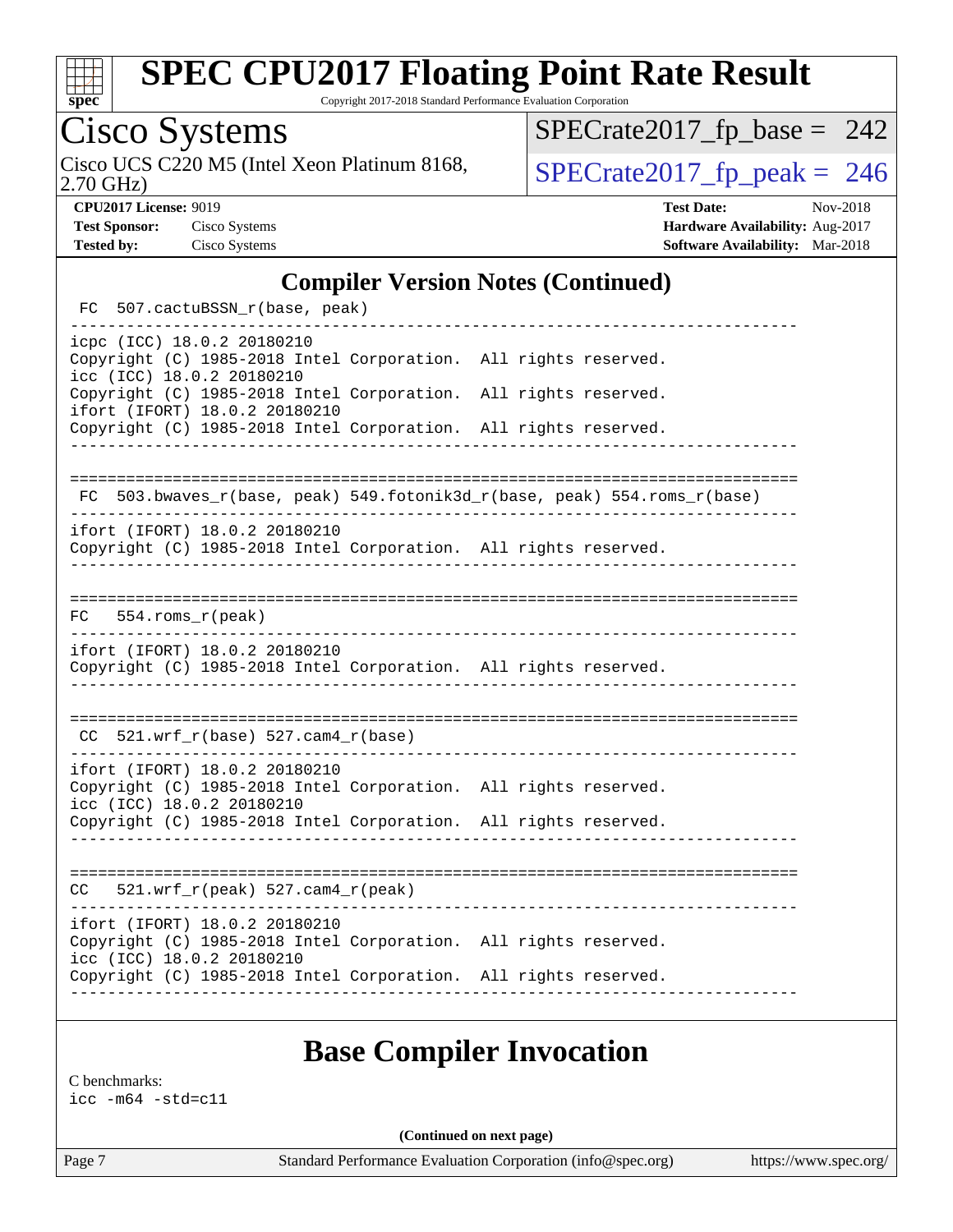

Copyright 2017-2018 Standard Performance Evaluation Corporation

## Cisco Systems

2.70 GHz) Cisco UCS C220 M5 (Intel Xeon Platinum 8168,  $\vert$ [SPECrate2017\\_fp\\_peak =](http://www.spec.org/auto/cpu2017/Docs/result-fields.html#SPECrate2017fppeak) 246

 $SPECTate2017_fp\_base = 242$ 

**[CPU2017 License:](http://www.spec.org/auto/cpu2017/Docs/result-fields.html#CPU2017License)** 9019 **[Test Date:](http://www.spec.org/auto/cpu2017/Docs/result-fields.html#TestDate)** Nov-2018 **[Test Sponsor:](http://www.spec.org/auto/cpu2017/Docs/result-fields.html#TestSponsor)** Cisco Systems **[Hardware Availability:](http://www.spec.org/auto/cpu2017/Docs/result-fields.html#HardwareAvailability)** Aug-2017 **[Tested by:](http://www.spec.org/auto/cpu2017/Docs/result-fields.html#Testedby)** Cisco Systems **[Software Availability:](http://www.spec.org/auto/cpu2017/Docs/result-fields.html#SoftwareAvailability)** Mar-2018

## **[Base Compiler Invocation \(Continued\)](http://www.spec.org/auto/cpu2017/Docs/result-fields.html#BaseCompilerInvocation)**

[C++ benchmarks](http://www.spec.org/auto/cpu2017/Docs/result-fields.html#CXXbenchmarks): [icpc -m64](http://www.spec.org/cpu2017/results/res2018q4/cpu2017-20181113-09775.flags.html#user_CXXbase_intel_icpc_64bit_4ecb2543ae3f1412ef961e0650ca070fec7b7afdcd6ed48761b84423119d1bf6bdf5cad15b44d48e7256388bc77273b966e5eb805aefd121eb22e9299b2ec9d9)

[Fortran benchmarks](http://www.spec.org/auto/cpu2017/Docs/result-fields.html#Fortranbenchmarks): [ifort -m64](http://www.spec.org/cpu2017/results/res2018q4/cpu2017-20181113-09775.flags.html#user_FCbase_intel_ifort_64bit_24f2bb282fbaeffd6157abe4f878425411749daecae9a33200eee2bee2fe76f3b89351d69a8130dd5949958ce389cf37ff59a95e7a40d588e8d3a57e0c3fd751)

[Benchmarks using both Fortran and C:](http://www.spec.org/auto/cpu2017/Docs/result-fields.html#BenchmarksusingbothFortranandC) [ifort -m64](http://www.spec.org/cpu2017/results/res2018q4/cpu2017-20181113-09775.flags.html#user_CC_FCbase_intel_ifort_64bit_24f2bb282fbaeffd6157abe4f878425411749daecae9a33200eee2bee2fe76f3b89351d69a8130dd5949958ce389cf37ff59a95e7a40d588e8d3a57e0c3fd751) [icc -m64 -std=c11](http://www.spec.org/cpu2017/results/res2018q4/cpu2017-20181113-09775.flags.html#user_CC_FCbase_intel_icc_64bit_c11_33ee0cdaae7deeeab2a9725423ba97205ce30f63b9926c2519791662299b76a0318f32ddfffdc46587804de3178b4f9328c46fa7c2b0cd779d7a61945c91cd35)

[Benchmarks using both C and C++](http://www.spec.org/auto/cpu2017/Docs/result-fields.html#BenchmarksusingbothCandCXX): [icpc -m64](http://www.spec.org/cpu2017/results/res2018q4/cpu2017-20181113-09775.flags.html#user_CC_CXXbase_intel_icpc_64bit_4ecb2543ae3f1412ef961e0650ca070fec7b7afdcd6ed48761b84423119d1bf6bdf5cad15b44d48e7256388bc77273b966e5eb805aefd121eb22e9299b2ec9d9) [icc -m64 -std=c11](http://www.spec.org/cpu2017/results/res2018q4/cpu2017-20181113-09775.flags.html#user_CC_CXXbase_intel_icc_64bit_c11_33ee0cdaae7deeeab2a9725423ba97205ce30f63b9926c2519791662299b76a0318f32ddfffdc46587804de3178b4f9328c46fa7c2b0cd779d7a61945c91cd35)

[Benchmarks using Fortran, C, and C++:](http://www.spec.org/auto/cpu2017/Docs/result-fields.html#BenchmarksusingFortranCandCXX) [icpc -m64](http://www.spec.org/cpu2017/results/res2018q4/cpu2017-20181113-09775.flags.html#user_CC_CXX_FCbase_intel_icpc_64bit_4ecb2543ae3f1412ef961e0650ca070fec7b7afdcd6ed48761b84423119d1bf6bdf5cad15b44d48e7256388bc77273b966e5eb805aefd121eb22e9299b2ec9d9) [icc -m64 -std=c11](http://www.spec.org/cpu2017/results/res2018q4/cpu2017-20181113-09775.flags.html#user_CC_CXX_FCbase_intel_icc_64bit_c11_33ee0cdaae7deeeab2a9725423ba97205ce30f63b9926c2519791662299b76a0318f32ddfffdc46587804de3178b4f9328c46fa7c2b0cd779d7a61945c91cd35) [ifort -m64](http://www.spec.org/cpu2017/results/res2018q4/cpu2017-20181113-09775.flags.html#user_CC_CXX_FCbase_intel_ifort_64bit_24f2bb282fbaeffd6157abe4f878425411749daecae9a33200eee2bee2fe76f3b89351d69a8130dd5949958ce389cf37ff59a95e7a40d588e8d3a57e0c3fd751)

### **[Base Portability Flags](http://www.spec.org/auto/cpu2017/Docs/result-fields.html#BasePortabilityFlags)**

 503.bwaves\_r: [-DSPEC\\_LP64](http://www.spec.org/cpu2017/results/res2018q4/cpu2017-20181113-09775.flags.html#suite_basePORTABILITY503_bwaves_r_DSPEC_LP64) 507.cactuBSSN\_r: [-DSPEC\\_LP64](http://www.spec.org/cpu2017/results/res2018q4/cpu2017-20181113-09775.flags.html#suite_basePORTABILITY507_cactuBSSN_r_DSPEC_LP64) 508.namd\_r: [-DSPEC\\_LP64](http://www.spec.org/cpu2017/results/res2018q4/cpu2017-20181113-09775.flags.html#suite_basePORTABILITY508_namd_r_DSPEC_LP64) 510.parest\_r: [-DSPEC\\_LP64](http://www.spec.org/cpu2017/results/res2018q4/cpu2017-20181113-09775.flags.html#suite_basePORTABILITY510_parest_r_DSPEC_LP64) 511.povray\_r: [-DSPEC\\_LP64](http://www.spec.org/cpu2017/results/res2018q4/cpu2017-20181113-09775.flags.html#suite_basePORTABILITY511_povray_r_DSPEC_LP64) 519.lbm\_r: [-DSPEC\\_LP64](http://www.spec.org/cpu2017/results/res2018q4/cpu2017-20181113-09775.flags.html#suite_basePORTABILITY519_lbm_r_DSPEC_LP64) 521.wrf\_r: [-DSPEC\\_LP64](http://www.spec.org/cpu2017/results/res2018q4/cpu2017-20181113-09775.flags.html#suite_basePORTABILITY521_wrf_r_DSPEC_LP64) [-DSPEC\\_CASE\\_FLAG](http://www.spec.org/cpu2017/results/res2018q4/cpu2017-20181113-09775.flags.html#b521.wrf_r_baseCPORTABILITY_DSPEC_CASE_FLAG) [-convert big\\_endian](http://www.spec.org/cpu2017/results/res2018q4/cpu2017-20181113-09775.flags.html#user_baseFPORTABILITY521_wrf_r_convert_big_endian_c3194028bc08c63ac5d04de18c48ce6d347e4e562e8892b8bdbdc0214820426deb8554edfa529a3fb25a586e65a3d812c835984020483e7e73212c4d31a38223) 526.blender\_r: [-DSPEC\\_LP64](http://www.spec.org/cpu2017/results/res2018q4/cpu2017-20181113-09775.flags.html#suite_basePORTABILITY526_blender_r_DSPEC_LP64) [-DSPEC\\_LINUX](http://www.spec.org/cpu2017/results/res2018q4/cpu2017-20181113-09775.flags.html#b526.blender_r_baseCPORTABILITY_DSPEC_LINUX) [-funsigned-char](http://www.spec.org/cpu2017/results/res2018q4/cpu2017-20181113-09775.flags.html#user_baseCPORTABILITY526_blender_r_force_uchar_40c60f00ab013830e2dd6774aeded3ff59883ba5a1fc5fc14077f794d777847726e2a5858cbc7672e36e1b067e7e5c1d9a74f7176df07886a243d7cc18edfe67) 527.cam4\_r: [-DSPEC\\_LP64](http://www.spec.org/cpu2017/results/res2018q4/cpu2017-20181113-09775.flags.html#suite_basePORTABILITY527_cam4_r_DSPEC_LP64) [-DSPEC\\_CASE\\_FLAG](http://www.spec.org/cpu2017/results/res2018q4/cpu2017-20181113-09775.flags.html#b527.cam4_r_baseCPORTABILITY_DSPEC_CASE_FLAG) 538.imagick\_r: [-DSPEC\\_LP64](http://www.spec.org/cpu2017/results/res2018q4/cpu2017-20181113-09775.flags.html#suite_basePORTABILITY538_imagick_r_DSPEC_LP64) 544.nab\_r: [-DSPEC\\_LP64](http://www.spec.org/cpu2017/results/res2018q4/cpu2017-20181113-09775.flags.html#suite_basePORTABILITY544_nab_r_DSPEC_LP64) 549.fotonik3d\_r: [-DSPEC\\_LP64](http://www.spec.org/cpu2017/results/res2018q4/cpu2017-20181113-09775.flags.html#suite_basePORTABILITY549_fotonik3d_r_DSPEC_LP64) 554.roms\_r: [-DSPEC\\_LP64](http://www.spec.org/cpu2017/results/res2018q4/cpu2017-20181113-09775.flags.html#suite_basePORTABILITY554_roms_r_DSPEC_LP64)

#### **[Base Optimization Flags](http://www.spec.org/auto/cpu2017/Docs/result-fields.html#BaseOptimizationFlags)**

[C benchmarks](http://www.spec.org/auto/cpu2017/Docs/result-fields.html#Cbenchmarks):

[-xCORE-AVX2](http://www.spec.org/cpu2017/results/res2018q4/cpu2017-20181113-09775.flags.html#user_CCbase_f-xCORE-AVX2) [-ipo](http://www.spec.org/cpu2017/results/res2018q4/cpu2017-20181113-09775.flags.html#user_CCbase_f-ipo) [-O3](http://www.spec.org/cpu2017/results/res2018q4/cpu2017-20181113-09775.flags.html#user_CCbase_f-O3) [-no-prec-div](http://www.spec.org/cpu2017/results/res2018q4/cpu2017-20181113-09775.flags.html#user_CCbase_f-no-prec-div) [-qopt-prefetch](http://www.spec.org/cpu2017/results/res2018q4/cpu2017-20181113-09775.flags.html#user_CCbase_f-qopt-prefetch) [-ffinite-math-only](http://www.spec.org/cpu2017/results/res2018q4/cpu2017-20181113-09775.flags.html#user_CCbase_f_finite_math_only_cb91587bd2077682c4b38af759c288ed7c732db004271a9512da14a4f8007909a5f1427ecbf1a0fb78ff2a814402c6114ac565ca162485bbcae155b5e4258871) [-qopt-mem-layout-trans=3](http://www.spec.org/cpu2017/results/res2018q4/cpu2017-20181113-09775.flags.html#user_CCbase_f-qopt-mem-layout-trans_de80db37974c74b1f0e20d883f0b675c88c3b01e9d123adea9b28688d64333345fb62bc4a798493513fdb68f60282f9a726aa07f478b2f7113531aecce732043)

#### [C++ benchmarks:](http://www.spec.org/auto/cpu2017/Docs/result-fields.html#CXXbenchmarks)

[-xCORE-AVX2](http://www.spec.org/cpu2017/results/res2018q4/cpu2017-20181113-09775.flags.html#user_CXXbase_f-xCORE-AVX2) [-ipo](http://www.spec.org/cpu2017/results/res2018q4/cpu2017-20181113-09775.flags.html#user_CXXbase_f-ipo) [-O3](http://www.spec.org/cpu2017/results/res2018q4/cpu2017-20181113-09775.flags.html#user_CXXbase_f-O3) [-no-prec-div](http://www.spec.org/cpu2017/results/res2018q4/cpu2017-20181113-09775.flags.html#user_CXXbase_f-no-prec-div) [-qopt-prefetch](http://www.spec.org/cpu2017/results/res2018q4/cpu2017-20181113-09775.flags.html#user_CXXbase_f-qopt-prefetch) [-ffinite-math-only](http://www.spec.org/cpu2017/results/res2018q4/cpu2017-20181113-09775.flags.html#user_CXXbase_f_finite_math_only_cb91587bd2077682c4b38af759c288ed7c732db004271a9512da14a4f8007909a5f1427ecbf1a0fb78ff2a814402c6114ac565ca162485bbcae155b5e4258871) [-qopt-mem-layout-trans=3](http://www.spec.org/cpu2017/results/res2018q4/cpu2017-20181113-09775.flags.html#user_CXXbase_f-qopt-mem-layout-trans_de80db37974c74b1f0e20d883f0b675c88c3b01e9d123adea9b28688d64333345fb62bc4a798493513fdb68f60282f9a726aa07f478b2f7113531aecce732043)

**(Continued on next page)**

Page 8 Standard Performance Evaluation Corporation [\(info@spec.org\)](mailto:info@spec.org) <https://www.spec.org/>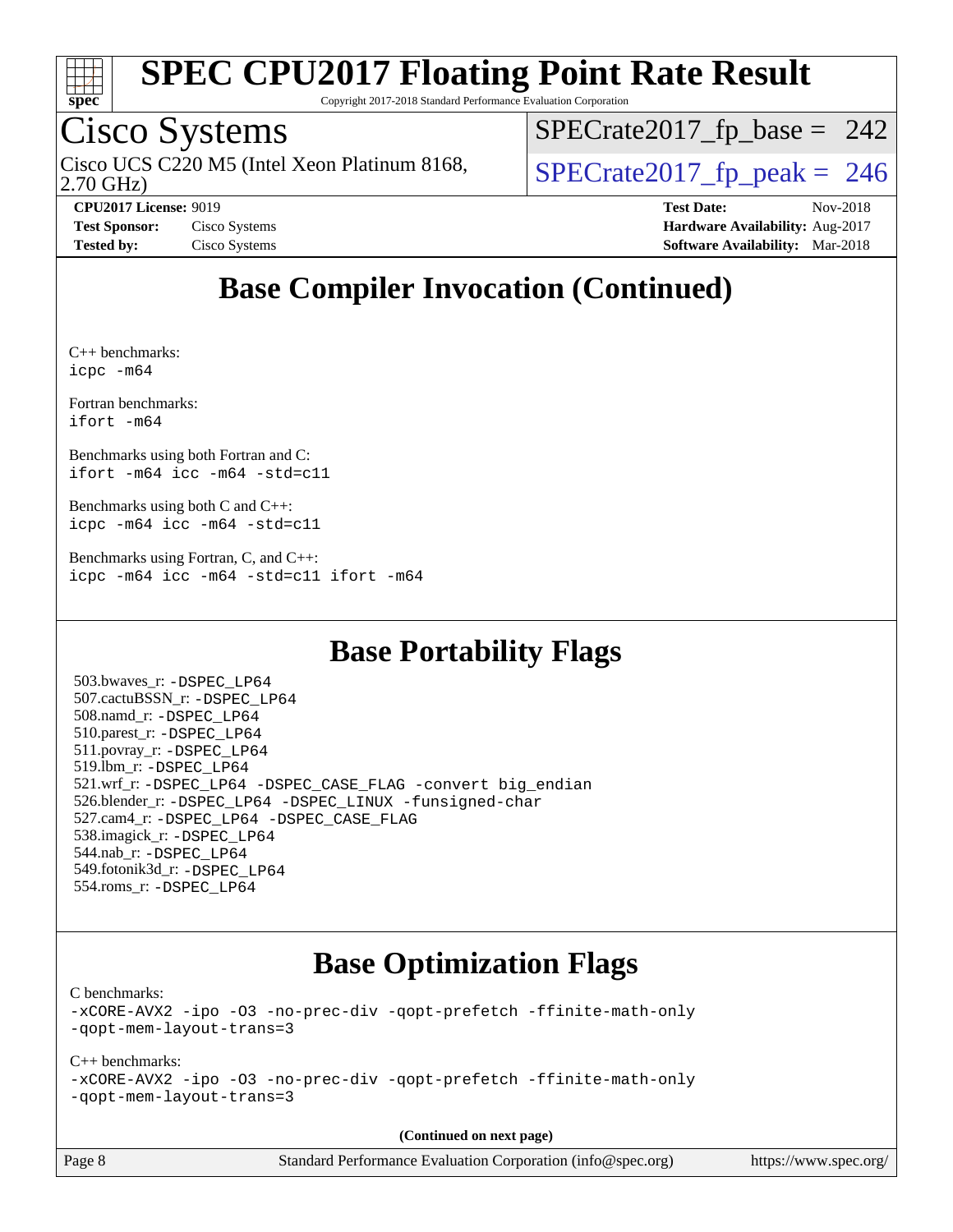

Copyright 2017-2018 Standard Performance Evaluation Corporation

## Cisco Systems

2.70 GHz) Cisco UCS C220 M5 (Intel Xeon Platinum 8168,  $\vert$ [SPECrate2017\\_fp\\_peak =](http://www.spec.org/auto/cpu2017/Docs/result-fields.html#SPECrate2017fppeak) 246

 $SPECTate2017_fp\_base = 242$ 

**[Test Sponsor:](http://www.spec.org/auto/cpu2017/Docs/result-fields.html#TestSponsor)** Cisco Systems **Cisco Systems [Hardware Availability:](http://www.spec.org/auto/cpu2017/Docs/result-fields.html#HardwareAvailability)** Aug-2017

**[CPU2017 License:](http://www.spec.org/auto/cpu2017/Docs/result-fields.html#CPU2017License)** 9019 **[Test Date:](http://www.spec.org/auto/cpu2017/Docs/result-fields.html#TestDate)** Nov-2018 **[Tested by:](http://www.spec.org/auto/cpu2017/Docs/result-fields.html#Testedby)** Cisco Systems **[Software Availability:](http://www.spec.org/auto/cpu2017/Docs/result-fields.html#SoftwareAvailability)** Mar-2018

## **[Base Optimization Flags \(Continued\)](http://www.spec.org/auto/cpu2017/Docs/result-fields.html#BaseOptimizationFlags)**

[Fortran benchmarks](http://www.spec.org/auto/cpu2017/Docs/result-fields.html#Fortranbenchmarks):

[-xCORE-AVX2](http://www.spec.org/cpu2017/results/res2018q4/cpu2017-20181113-09775.flags.html#user_FCbase_f-xCORE-AVX2) [-ipo](http://www.spec.org/cpu2017/results/res2018q4/cpu2017-20181113-09775.flags.html#user_FCbase_f-ipo) [-O3](http://www.spec.org/cpu2017/results/res2018q4/cpu2017-20181113-09775.flags.html#user_FCbase_f-O3) [-no-prec-div](http://www.spec.org/cpu2017/results/res2018q4/cpu2017-20181113-09775.flags.html#user_FCbase_f-no-prec-div) [-qopt-prefetch](http://www.spec.org/cpu2017/results/res2018q4/cpu2017-20181113-09775.flags.html#user_FCbase_f-qopt-prefetch) [-ffinite-math-only](http://www.spec.org/cpu2017/results/res2018q4/cpu2017-20181113-09775.flags.html#user_FCbase_f_finite_math_only_cb91587bd2077682c4b38af759c288ed7c732db004271a9512da14a4f8007909a5f1427ecbf1a0fb78ff2a814402c6114ac565ca162485bbcae155b5e4258871) [-qopt-mem-layout-trans=3](http://www.spec.org/cpu2017/results/res2018q4/cpu2017-20181113-09775.flags.html#user_FCbase_f-qopt-mem-layout-trans_de80db37974c74b1f0e20d883f0b675c88c3b01e9d123adea9b28688d64333345fb62bc4a798493513fdb68f60282f9a726aa07f478b2f7113531aecce732043) [-auto](http://www.spec.org/cpu2017/results/res2018q4/cpu2017-20181113-09775.flags.html#user_FCbase_f-auto) [-nostandard-realloc-lhs](http://www.spec.org/cpu2017/results/res2018q4/cpu2017-20181113-09775.flags.html#user_FCbase_f_2003_std_realloc_82b4557e90729c0f113870c07e44d33d6f5a304b4f63d4c15d2d0f1fab99f5daaed73bdb9275d9ae411527f28b936061aa8b9c8f2d63842963b95c9dd6426b8a)

[Benchmarks using both Fortran and C](http://www.spec.org/auto/cpu2017/Docs/result-fields.html#BenchmarksusingbothFortranandC):

[-xCORE-AVX2](http://www.spec.org/cpu2017/results/res2018q4/cpu2017-20181113-09775.flags.html#user_CC_FCbase_f-xCORE-AVX2) [-ipo](http://www.spec.org/cpu2017/results/res2018q4/cpu2017-20181113-09775.flags.html#user_CC_FCbase_f-ipo) [-O3](http://www.spec.org/cpu2017/results/res2018q4/cpu2017-20181113-09775.flags.html#user_CC_FCbase_f-O3) [-no-prec-div](http://www.spec.org/cpu2017/results/res2018q4/cpu2017-20181113-09775.flags.html#user_CC_FCbase_f-no-prec-div) [-qopt-prefetch](http://www.spec.org/cpu2017/results/res2018q4/cpu2017-20181113-09775.flags.html#user_CC_FCbase_f-qopt-prefetch) [-ffinite-math-only](http://www.spec.org/cpu2017/results/res2018q4/cpu2017-20181113-09775.flags.html#user_CC_FCbase_f_finite_math_only_cb91587bd2077682c4b38af759c288ed7c732db004271a9512da14a4f8007909a5f1427ecbf1a0fb78ff2a814402c6114ac565ca162485bbcae155b5e4258871) [-qopt-mem-layout-trans=3](http://www.spec.org/cpu2017/results/res2018q4/cpu2017-20181113-09775.flags.html#user_CC_FCbase_f-qopt-mem-layout-trans_de80db37974c74b1f0e20d883f0b675c88c3b01e9d123adea9b28688d64333345fb62bc4a798493513fdb68f60282f9a726aa07f478b2f7113531aecce732043) [-auto](http://www.spec.org/cpu2017/results/res2018q4/cpu2017-20181113-09775.flags.html#user_CC_FCbase_f-auto) [-nostandard-realloc-lhs](http://www.spec.org/cpu2017/results/res2018q4/cpu2017-20181113-09775.flags.html#user_CC_FCbase_f_2003_std_realloc_82b4557e90729c0f113870c07e44d33d6f5a304b4f63d4c15d2d0f1fab99f5daaed73bdb9275d9ae411527f28b936061aa8b9c8f2d63842963b95c9dd6426b8a)

[Benchmarks using both C and C++](http://www.spec.org/auto/cpu2017/Docs/result-fields.html#BenchmarksusingbothCandCXX): [-xCORE-AVX2](http://www.spec.org/cpu2017/results/res2018q4/cpu2017-20181113-09775.flags.html#user_CC_CXXbase_f-xCORE-AVX2) [-ipo](http://www.spec.org/cpu2017/results/res2018q4/cpu2017-20181113-09775.flags.html#user_CC_CXXbase_f-ipo) [-O3](http://www.spec.org/cpu2017/results/res2018q4/cpu2017-20181113-09775.flags.html#user_CC_CXXbase_f-O3) [-no-prec-div](http://www.spec.org/cpu2017/results/res2018q4/cpu2017-20181113-09775.flags.html#user_CC_CXXbase_f-no-prec-div) [-qopt-prefetch](http://www.spec.org/cpu2017/results/res2018q4/cpu2017-20181113-09775.flags.html#user_CC_CXXbase_f-qopt-prefetch) [-ffinite-math-only](http://www.spec.org/cpu2017/results/res2018q4/cpu2017-20181113-09775.flags.html#user_CC_CXXbase_f_finite_math_only_cb91587bd2077682c4b38af759c288ed7c732db004271a9512da14a4f8007909a5f1427ecbf1a0fb78ff2a814402c6114ac565ca162485bbcae155b5e4258871) [-qopt-mem-layout-trans=3](http://www.spec.org/cpu2017/results/res2018q4/cpu2017-20181113-09775.flags.html#user_CC_CXXbase_f-qopt-mem-layout-trans_de80db37974c74b1f0e20d883f0b675c88c3b01e9d123adea9b28688d64333345fb62bc4a798493513fdb68f60282f9a726aa07f478b2f7113531aecce732043)

[Benchmarks using Fortran, C, and C++:](http://www.spec.org/auto/cpu2017/Docs/result-fields.html#BenchmarksusingFortranCandCXX) [-xCORE-AVX2](http://www.spec.org/cpu2017/results/res2018q4/cpu2017-20181113-09775.flags.html#user_CC_CXX_FCbase_f-xCORE-AVX2) [-ipo](http://www.spec.org/cpu2017/results/res2018q4/cpu2017-20181113-09775.flags.html#user_CC_CXX_FCbase_f-ipo) [-O3](http://www.spec.org/cpu2017/results/res2018q4/cpu2017-20181113-09775.flags.html#user_CC_CXX_FCbase_f-O3) [-no-prec-div](http://www.spec.org/cpu2017/results/res2018q4/cpu2017-20181113-09775.flags.html#user_CC_CXX_FCbase_f-no-prec-div) [-qopt-prefetch](http://www.spec.org/cpu2017/results/res2018q4/cpu2017-20181113-09775.flags.html#user_CC_CXX_FCbase_f-qopt-prefetch) [-ffinite-math-only](http://www.spec.org/cpu2017/results/res2018q4/cpu2017-20181113-09775.flags.html#user_CC_CXX_FCbase_f_finite_math_only_cb91587bd2077682c4b38af759c288ed7c732db004271a9512da14a4f8007909a5f1427ecbf1a0fb78ff2a814402c6114ac565ca162485bbcae155b5e4258871) [-qopt-mem-layout-trans=3](http://www.spec.org/cpu2017/results/res2018q4/cpu2017-20181113-09775.flags.html#user_CC_CXX_FCbase_f-qopt-mem-layout-trans_de80db37974c74b1f0e20d883f0b675c88c3b01e9d123adea9b28688d64333345fb62bc4a798493513fdb68f60282f9a726aa07f478b2f7113531aecce732043) [-auto](http://www.spec.org/cpu2017/results/res2018q4/cpu2017-20181113-09775.flags.html#user_CC_CXX_FCbase_f-auto) [-nostandard-realloc-lhs](http://www.spec.org/cpu2017/results/res2018q4/cpu2017-20181113-09775.flags.html#user_CC_CXX_FCbase_f_2003_std_realloc_82b4557e90729c0f113870c07e44d33d6f5a304b4f63d4c15d2d0f1fab99f5daaed73bdb9275d9ae411527f28b936061aa8b9c8f2d63842963b95c9dd6426b8a)

#### **[Peak Compiler Invocation](http://www.spec.org/auto/cpu2017/Docs/result-fields.html#PeakCompilerInvocation)**

[C benchmarks](http://www.spec.org/auto/cpu2017/Docs/result-fields.html#Cbenchmarks): [icc -m64 -std=c11](http://www.spec.org/cpu2017/results/res2018q4/cpu2017-20181113-09775.flags.html#user_CCpeak_intel_icc_64bit_c11_33ee0cdaae7deeeab2a9725423ba97205ce30f63b9926c2519791662299b76a0318f32ddfffdc46587804de3178b4f9328c46fa7c2b0cd779d7a61945c91cd35)

[C++ benchmarks:](http://www.spec.org/auto/cpu2017/Docs/result-fields.html#CXXbenchmarks) [icpc -m64](http://www.spec.org/cpu2017/results/res2018q4/cpu2017-20181113-09775.flags.html#user_CXXpeak_intel_icpc_64bit_4ecb2543ae3f1412ef961e0650ca070fec7b7afdcd6ed48761b84423119d1bf6bdf5cad15b44d48e7256388bc77273b966e5eb805aefd121eb22e9299b2ec9d9)

[Fortran benchmarks](http://www.spec.org/auto/cpu2017/Docs/result-fields.html#Fortranbenchmarks): [ifort -m64](http://www.spec.org/cpu2017/results/res2018q4/cpu2017-20181113-09775.flags.html#user_FCpeak_intel_ifort_64bit_24f2bb282fbaeffd6157abe4f878425411749daecae9a33200eee2bee2fe76f3b89351d69a8130dd5949958ce389cf37ff59a95e7a40d588e8d3a57e0c3fd751)

[Benchmarks using both Fortran and C](http://www.spec.org/auto/cpu2017/Docs/result-fields.html#BenchmarksusingbothFortranandC): [ifort -m64](http://www.spec.org/cpu2017/results/res2018q4/cpu2017-20181113-09775.flags.html#user_CC_FCpeak_intel_ifort_64bit_24f2bb282fbaeffd6157abe4f878425411749daecae9a33200eee2bee2fe76f3b89351d69a8130dd5949958ce389cf37ff59a95e7a40d588e8d3a57e0c3fd751) [icc -m64 -std=c11](http://www.spec.org/cpu2017/results/res2018q4/cpu2017-20181113-09775.flags.html#user_CC_FCpeak_intel_icc_64bit_c11_33ee0cdaae7deeeab2a9725423ba97205ce30f63b9926c2519791662299b76a0318f32ddfffdc46587804de3178b4f9328c46fa7c2b0cd779d7a61945c91cd35)

[Benchmarks using both C and C++](http://www.spec.org/auto/cpu2017/Docs/result-fields.html#BenchmarksusingbothCandCXX): [icpc -m64](http://www.spec.org/cpu2017/results/res2018q4/cpu2017-20181113-09775.flags.html#user_CC_CXXpeak_intel_icpc_64bit_4ecb2543ae3f1412ef961e0650ca070fec7b7afdcd6ed48761b84423119d1bf6bdf5cad15b44d48e7256388bc77273b966e5eb805aefd121eb22e9299b2ec9d9) [icc -m64 -std=c11](http://www.spec.org/cpu2017/results/res2018q4/cpu2017-20181113-09775.flags.html#user_CC_CXXpeak_intel_icc_64bit_c11_33ee0cdaae7deeeab2a9725423ba97205ce30f63b9926c2519791662299b76a0318f32ddfffdc46587804de3178b4f9328c46fa7c2b0cd779d7a61945c91cd35)

[Benchmarks using Fortran, C, and C++:](http://www.spec.org/auto/cpu2017/Docs/result-fields.html#BenchmarksusingFortranCandCXX) [icpc -m64](http://www.spec.org/cpu2017/results/res2018q4/cpu2017-20181113-09775.flags.html#user_CC_CXX_FCpeak_intel_icpc_64bit_4ecb2543ae3f1412ef961e0650ca070fec7b7afdcd6ed48761b84423119d1bf6bdf5cad15b44d48e7256388bc77273b966e5eb805aefd121eb22e9299b2ec9d9) [icc -m64 -std=c11](http://www.spec.org/cpu2017/results/res2018q4/cpu2017-20181113-09775.flags.html#user_CC_CXX_FCpeak_intel_icc_64bit_c11_33ee0cdaae7deeeab2a9725423ba97205ce30f63b9926c2519791662299b76a0318f32ddfffdc46587804de3178b4f9328c46fa7c2b0cd779d7a61945c91cd35) [ifort -m64](http://www.spec.org/cpu2017/results/res2018q4/cpu2017-20181113-09775.flags.html#user_CC_CXX_FCpeak_intel_ifort_64bit_24f2bb282fbaeffd6157abe4f878425411749daecae9a33200eee2bee2fe76f3b89351d69a8130dd5949958ce389cf37ff59a95e7a40d588e8d3a57e0c3fd751)

### **[Peak Portability Flags](http://www.spec.org/auto/cpu2017/Docs/result-fields.html#PeakPortabilityFlags)**

Same as Base Portability Flags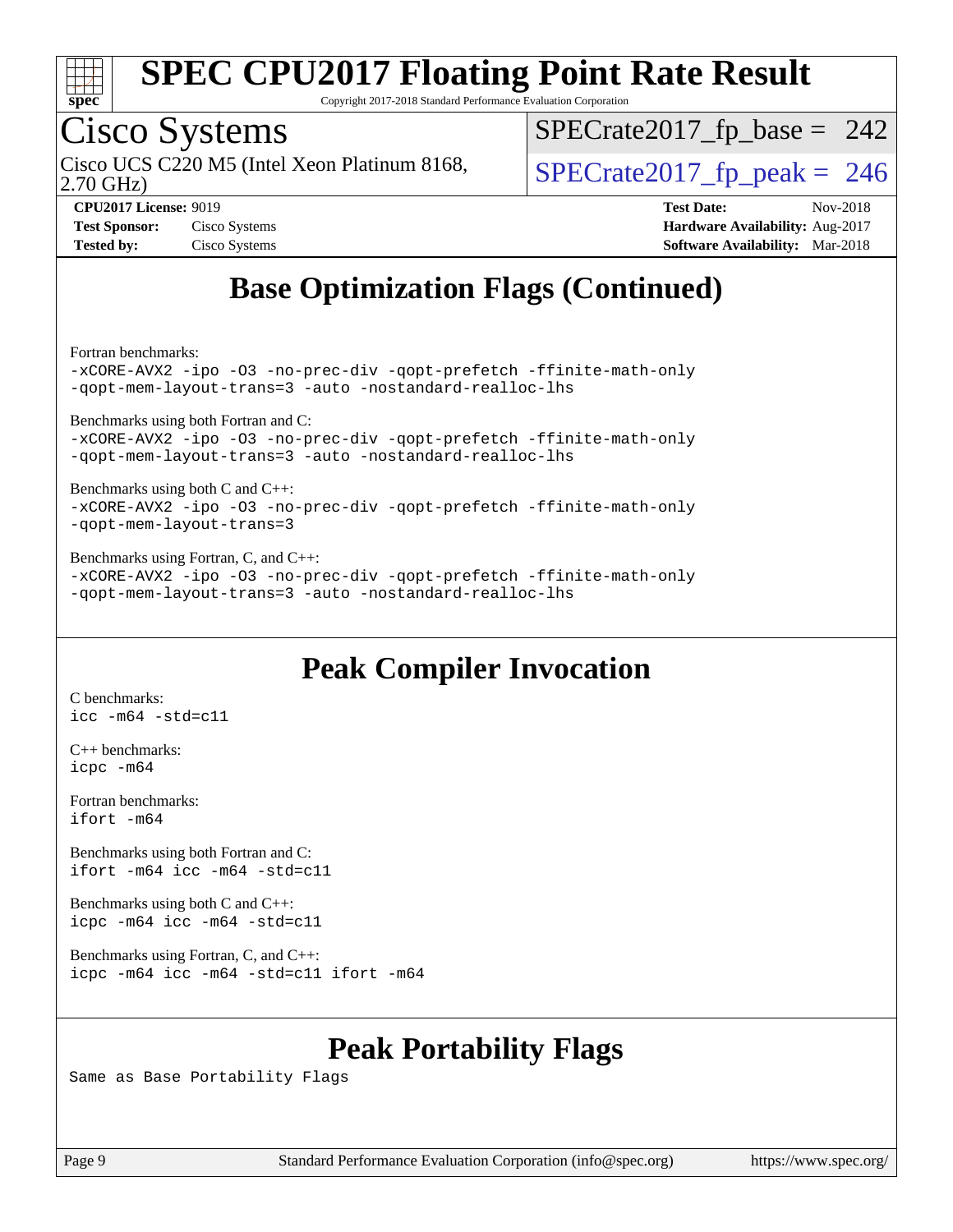

Copyright 2017-2018 Standard Performance Evaluation Corporation

# Cisco Systems

Cisco UCS C220 M5 (Intel Xeon Platinum 8168,  $\vert$ [SPECrate2017\\_fp\\_peak =](http://www.spec.org/auto/cpu2017/Docs/result-fields.html#SPECrate2017fppeak) 246

 $SPECTate2017_fp\_base = 242$ 

2.70 GHz)

**[Tested by:](http://www.spec.org/auto/cpu2017/Docs/result-fields.html#Testedby)** Cisco Systems **[Software Availability:](http://www.spec.org/auto/cpu2017/Docs/result-fields.html#SoftwareAvailability)** Mar-2018

**[CPU2017 License:](http://www.spec.org/auto/cpu2017/Docs/result-fields.html#CPU2017License)** 9019 **[Test Date:](http://www.spec.org/auto/cpu2017/Docs/result-fields.html#TestDate)** Nov-2018 **[Test Sponsor:](http://www.spec.org/auto/cpu2017/Docs/result-fields.html#TestSponsor)** Cisco Systems **[Hardware Availability:](http://www.spec.org/auto/cpu2017/Docs/result-fields.html#HardwareAvailability)** Aug-2017

## **[Peak Optimization Flags](http://www.spec.org/auto/cpu2017/Docs/result-fields.html#PeakOptimizationFlags)**

```
C benchmarks:
```
519.lbm\_r:  $-prof-qen(pass 1) -prof-use(pass 2) -ipo -xCORE-AVX2 -O3$  $-prof-qen(pass 1) -prof-use(pass 2) -ipo -xCORE-AVX2 -O3$  $-prof-qen(pass 1) -prof-use(pass 2) -ipo -xCORE-AVX2 -O3$  $-prof-qen(pass 1) -prof-use(pass 2) -ipo -xCORE-AVX2 -O3$  $-prof-qen(pass 1) -prof-use(pass 2) -ipo -xCORE-AVX2 -O3$  $-prof-qen(pass 1) -prof-use(pass 2) -ipo -xCORE-AVX2 -O3$  $-prof-qen(pass 1) -prof-use(pass 2) -ipo -xCORE-AVX2 -O3$  $-prof-qen(pass 1) -prof-use(pass 2) -ipo -xCORE-AVX2 -O3$ [-no-prec-div](http://www.spec.org/cpu2017/results/res2018q4/cpu2017-20181113-09775.flags.html#user_peakPASS1_COPTIMIZEPASS2_COPTIMIZE519_lbm_r_f-no-prec-div) [-qopt-prefetch](http://www.spec.org/cpu2017/results/res2018q4/cpu2017-20181113-09775.flags.html#user_peakPASS1_COPTIMIZEPASS2_COPTIMIZE519_lbm_r_f-qopt-prefetch) [-ffinite-math-only](http://www.spec.org/cpu2017/results/res2018q4/cpu2017-20181113-09775.flags.html#user_peakPASS1_COPTIMIZEPASS2_COPTIMIZE519_lbm_r_f_finite_math_only_cb91587bd2077682c4b38af759c288ed7c732db004271a9512da14a4f8007909a5f1427ecbf1a0fb78ff2a814402c6114ac565ca162485bbcae155b5e4258871) [-qopt-mem-layout-trans=3](http://www.spec.org/cpu2017/results/res2018q4/cpu2017-20181113-09775.flags.html#user_peakPASS1_COPTIMIZEPASS2_COPTIMIZE519_lbm_r_f-qopt-mem-layout-trans_de80db37974c74b1f0e20d883f0b675c88c3b01e9d123adea9b28688d64333345fb62bc4a798493513fdb68f60282f9a726aa07f478b2f7113531aecce732043) 538.imagick\_r: [-xCORE-AVX2](http://www.spec.org/cpu2017/results/res2018q4/cpu2017-20181113-09775.flags.html#user_peakCOPTIMIZE538_imagick_r_f-xCORE-AVX2) [-ipo](http://www.spec.org/cpu2017/results/res2018q4/cpu2017-20181113-09775.flags.html#user_peakCOPTIMIZE538_imagick_r_f-ipo) [-O3](http://www.spec.org/cpu2017/results/res2018q4/cpu2017-20181113-09775.flags.html#user_peakCOPTIMIZE538_imagick_r_f-O3) [-no-prec-div](http://www.spec.org/cpu2017/results/res2018q4/cpu2017-20181113-09775.flags.html#user_peakCOPTIMIZE538_imagick_r_f-no-prec-div) [-qopt-prefetch](http://www.spec.org/cpu2017/results/res2018q4/cpu2017-20181113-09775.flags.html#user_peakCOPTIMIZE538_imagick_r_f-qopt-prefetch) [-ffinite-math-only](http://www.spec.org/cpu2017/results/res2018q4/cpu2017-20181113-09775.flags.html#user_peakCOPTIMIZE538_imagick_r_f_finite_math_only_cb91587bd2077682c4b38af759c288ed7c732db004271a9512da14a4f8007909a5f1427ecbf1a0fb78ff2a814402c6114ac565ca162485bbcae155b5e4258871) [-qopt-mem-layout-trans=3](http://www.spec.org/cpu2017/results/res2018q4/cpu2017-20181113-09775.flags.html#user_peakCOPTIMIZE538_imagick_r_f-qopt-mem-layout-trans_de80db37974c74b1f0e20d883f0b675c88c3b01e9d123adea9b28688d64333345fb62bc4a798493513fdb68f60282f9a726aa07f478b2f7113531aecce732043) 544.nab\_r: Same as 538.imagick\_r [C++ benchmarks](http://www.spec.org/auto/cpu2017/Docs/result-fields.html#CXXbenchmarks): 508.namd\_r: [-prof-gen](http://www.spec.org/cpu2017/results/res2018q4/cpu2017-20181113-09775.flags.html#user_peakPASS1_CXXFLAGSPASS1_LDFLAGS508_namd_r_prof_gen_5aa4926d6013ddb2a31985c654b3eb18169fc0c6952a63635c234f711e6e63dd76e94ad52365559451ec499a2cdb89e4dc58ba4c67ef54ca681ffbe1461d6b36)(pass 1) [-prof-use](http://www.spec.org/cpu2017/results/res2018q4/cpu2017-20181113-09775.flags.html#user_peakPASS2_CXXFLAGSPASS2_LDFLAGS508_namd_r_prof_use_1a21ceae95f36a2b53c25747139a6c16ca95bd9def2a207b4f0849963b97e94f5260e30a0c64f4bb623698870e679ca08317ef8150905d41bd88c6f78df73f19)(pass 2) [-ipo](http://www.spec.org/cpu2017/results/res2018q4/cpu2017-20181113-09775.flags.html#user_peakPASS1_CXXOPTIMIZEPASS2_CXXOPTIMIZE508_namd_r_f-ipo) [-xCORE-AVX2](http://www.spec.org/cpu2017/results/res2018q4/cpu2017-20181113-09775.flags.html#user_peakPASS2_CXXOPTIMIZE508_namd_r_f-xCORE-AVX2) [-O3](http://www.spec.org/cpu2017/results/res2018q4/cpu2017-20181113-09775.flags.html#user_peakPASS1_CXXOPTIMIZEPASS2_CXXOPTIMIZE508_namd_r_f-O3) [-no-prec-div](http://www.spec.org/cpu2017/results/res2018q4/cpu2017-20181113-09775.flags.html#user_peakPASS1_CXXOPTIMIZEPASS2_CXXOPTIMIZE508_namd_r_f-no-prec-div) [-qopt-prefetch](http://www.spec.org/cpu2017/results/res2018q4/cpu2017-20181113-09775.flags.html#user_peakPASS1_CXXOPTIMIZEPASS2_CXXOPTIMIZE508_namd_r_f-qopt-prefetch) [-ffinite-math-only](http://www.spec.org/cpu2017/results/res2018q4/cpu2017-20181113-09775.flags.html#user_peakPASS1_CXXOPTIMIZEPASS2_CXXOPTIMIZE508_namd_r_f_finite_math_only_cb91587bd2077682c4b38af759c288ed7c732db004271a9512da14a4f8007909a5f1427ecbf1a0fb78ff2a814402c6114ac565ca162485bbcae155b5e4258871) [-qopt-mem-layout-trans=3](http://www.spec.org/cpu2017/results/res2018q4/cpu2017-20181113-09775.flags.html#user_peakPASS1_CXXOPTIMIZEPASS2_CXXOPTIMIZE508_namd_r_f-qopt-mem-layout-trans_de80db37974c74b1f0e20d883f0b675c88c3b01e9d123adea9b28688d64333345fb62bc4a798493513fdb68f60282f9a726aa07f478b2f7113531aecce732043) 510.parest\_r: [-xCORE-AVX2](http://www.spec.org/cpu2017/results/res2018q4/cpu2017-20181113-09775.flags.html#user_peakCXXOPTIMIZE510_parest_r_f-xCORE-AVX2) [-ipo](http://www.spec.org/cpu2017/results/res2018q4/cpu2017-20181113-09775.flags.html#user_peakCXXOPTIMIZE510_parest_r_f-ipo) [-O3](http://www.spec.org/cpu2017/results/res2018q4/cpu2017-20181113-09775.flags.html#user_peakCXXOPTIMIZE510_parest_r_f-O3) [-no-prec-div](http://www.spec.org/cpu2017/results/res2018q4/cpu2017-20181113-09775.flags.html#user_peakCXXOPTIMIZE510_parest_r_f-no-prec-div) [-qopt-prefetch](http://www.spec.org/cpu2017/results/res2018q4/cpu2017-20181113-09775.flags.html#user_peakCXXOPTIMIZE510_parest_r_f-qopt-prefetch) [-ffinite-math-only](http://www.spec.org/cpu2017/results/res2018q4/cpu2017-20181113-09775.flags.html#user_peakCXXOPTIMIZE510_parest_r_f_finite_math_only_cb91587bd2077682c4b38af759c288ed7c732db004271a9512da14a4f8007909a5f1427ecbf1a0fb78ff2a814402c6114ac565ca162485bbcae155b5e4258871) [-qopt-mem-layout-trans=3](http://www.spec.org/cpu2017/results/res2018q4/cpu2017-20181113-09775.flags.html#user_peakCXXOPTIMIZE510_parest_r_f-qopt-mem-layout-trans_de80db37974c74b1f0e20d883f0b675c88c3b01e9d123adea9b28688d64333345fb62bc4a798493513fdb68f60282f9a726aa07f478b2f7113531aecce732043) [Fortran benchmarks:](http://www.spec.org/auto/cpu2017/Docs/result-fields.html#Fortranbenchmarks) 503.bwaves\_r: [-xCORE-AVX2](http://www.spec.org/cpu2017/results/res2018q4/cpu2017-20181113-09775.flags.html#user_peakFOPTIMIZE503_bwaves_r_f-xCORE-AVX2) [-ipo](http://www.spec.org/cpu2017/results/res2018q4/cpu2017-20181113-09775.flags.html#user_peakFOPTIMIZE503_bwaves_r_f-ipo) [-O3](http://www.spec.org/cpu2017/results/res2018q4/cpu2017-20181113-09775.flags.html#user_peakFOPTIMIZE503_bwaves_r_f-O3) [-no-prec-div](http://www.spec.org/cpu2017/results/res2018q4/cpu2017-20181113-09775.flags.html#user_peakFOPTIMIZE503_bwaves_r_f-no-prec-div) [-qopt-prefetch](http://www.spec.org/cpu2017/results/res2018q4/cpu2017-20181113-09775.flags.html#user_peakFOPTIMIZE503_bwaves_r_f-qopt-prefetch) [-ffinite-math-only](http://www.spec.org/cpu2017/results/res2018q4/cpu2017-20181113-09775.flags.html#user_peakFOPTIMIZE503_bwaves_r_f_finite_math_only_cb91587bd2077682c4b38af759c288ed7c732db004271a9512da14a4f8007909a5f1427ecbf1a0fb78ff2a814402c6114ac565ca162485bbcae155b5e4258871) [-qopt-mem-layout-trans=3](http://www.spec.org/cpu2017/results/res2018q4/cpu2017-20181113-09775.flags.html#user_peakFOPTIMIZE503_bwaves_r_f-qopt-mem-layout-trans_de80db37974c74b1f0e20d883f0b675c88c3b01e9d123adea9b28688d64333345fb62bc4a798493513fdb68f60282f9a726aa07f478b2f7113531aecce732043) [-auto](http://www.spec.org/cpu2017/results/res2018q4/cpu2017-20181113-09775.flags.html#user_peakFOPTIMIZE503_bwaves_r_f-auto) [-nostandard-realloc-lhs](http://www.spec.org/cpu2017/results/res2018q4/cpu2017-20181113-09775.flags.html#user_peakEXTRA_FOPTIMIZE503_bwaves_r_f_2003_std_realloc_82b4557e90729c0f113870c07e44d33d6f5a304b4f63d4c15d2d0f1fab99f5daaed73bdb9275d9ae411527f28b936061aa8b9c8f2d63842963b95c9dd6426b8a) 549.fotonik3d\_r: Same as 503.bwaves\_r 554.roms\_r: [-prof-gen](http://www.spec.org/cpu2017/results/res2018q4/cpu2017-20181113-09775.flags.html#user_peakPASS1_FFLAGSPASS1_LDFLAGS554_roms_r_prof_gen_5aa4926d6013ddb2a31985c654b3eb18169fc0c6952a63635c234f711e6e63dd76e94ad52365559451ec499a2cdb89e4dc58ba4c67ef54ca681ffbe1461d6b36)(pass 1) [-prof-use](http://www.spec.org/cpu2017/results/res2018q4/cpu2017-20181113-09775.flags.html#user_peakPASS2_FFLAGSPASS2_LDFLAGS554_roms_r_prof_use_1a21ceae95f36a2b53c25747139a6c16ca95bd9def2a207b4f0849963b97e94f5260e30a0c64f4bb623698870e679ca08317ef8150905d41bd88c6f78df73f19)(pass 2) [-ipo](http://www.spec.org/cpu2017/results/res2018q4/cpu2017-20181113-09775.flags.html#user_peakPASS1_FOPTIMIZEPASS2_FOPTIMIZE554_roms_r_f-ipo) [-xCORE-AVX2](http://www.spec.org/cpu2017/results/res2018q4/cpu2017-20181113-09775.flags.html#user_peakPASS2_FOPTIMIZE554_roms_r_f-xCORE-AVX2) [-O3](http://www.spec.org/cpu2017/results/res2018q4/cpu2017-20181113-09775.flags.html#user_peakPASS1_FOPTIMIZEPASS2_FOPTIMIZE554_roms_r_f-O3) [-no-prec-div](http://www.spec.org/cpu2017/results/res2018q4/cpu2017-20181113-09775.flags.html#user_peakPASS1_FOPTIMIZEPASS2_FOPTIMIZE554_roms_r_f-no-prec-div) [-qopt-prefetch](http://www.spec.org/cpu2017/results/res2018q4/cpu2017-20181113-09775.flags.html#user_peakPASS1_FOPTIMIZEPASS2_FOPTIMIZE554_roms_r_f-qopt-prefetch) [-ffinite-math-only](http://www.spec.org/cpu2017/results/res2018q4/cpu2017-20181113-09775.flags.html#user_peakPASS1_FOPTIMIZEPASS2_FOPTIMIZE554_roms_r_f_finite_math_only_cb91587bd2077682c4b38af759c288ed7c732db004271a9512da14a4f8007909a5f1427ecbf1a0fb78ff2a814402c6114ac565ca162485bbcae155b5e4258871) [-qopt-mem-layout-trans=3](http://www.spec.org/cpu2017/results/res2018q4/cpu2017-20181113-09775.flags.html#user_peakPASS1_FOPTIMIZEPASS2_FOPTIMIZE554_roms_r_f-qopt-mem-layout-trans_de80db37974c74b1f0e20d883f0b675c88c3b01e9d123adea9b28688d64333345fb62bc4a798493513fdb68f60282f9a726aa07f478b2f7113531aecce732043) [-auto](http://www.spec.org/cpu2017/results/res2018q4/cpu2017-20181113-09775.flags.html#user_peakPASS2_FOPTIMIZE554_roms_r_f-auto) [-nostandard-realloc-lhs](http://www.spec.org/cpu2017/results/res2018q4/cpu2017-20181113-09775.flags.html#user_peakEXTRA_FOPTIMIZE554_roms_r_f_2003_std_realloc_82b4557e90729c0f113870c07e44d33d6f5a304b4f63d4c15d2d0f1fab99f5daaed73bdb9275d9ae411527f28b936061aa8b9c8f2d63842963b95c9dd6426b8a) [Benchmarks using both Fortran and C](http://www.spec.org/auto/cpu2017/Docs/result-fields.html#BenchmarksusingbothFortranandC): [-prof-gen](http://www.spec.org/cpu2017/results/res2018q4/cpu2017-20181113-09775.flags.html#user_CC_FCpeak_prof_gen_5aa4926d6013ddb2a31985c654b3eb18169fc0c6952a63635c234f711e6e63dd76e94ad52365559451ec499a2cdb89e4dc58ba4c67ef54ca681ffbe1461d6b36)(pass 1) [-prof-use](http://www.spec.org/cpu2017/results/res2018q4/cpu2017-20181113-09775.flags.html#user_CC_FCpeak_prof_use_1a21ceae95f36a2b53c25747139a6c16ca95bd9def2a207b4f0849963b97e94f5260e30a0c64f4bb623698870e679ca08317ef8150905d41bd88c6f78df73f19)(pass 2) [-ipo](http://www.spec.org/cpu2017/results/res2018q4/cpu2017-20181113-09775.flags.html#user_CC_FCpeak_f-ipo) [-xCORE-AVX2](http://www.spec.org/cpu2017/results/res2018q4/cpu2017-20181113-09775.flags.html#user_CC_FCpeak_f-xCORE-AVX2) [-O3](http://www.spec.org/cpu2017/results/res2018q4/cpu2017-20181113-09775.flags.html#user_CC_FCpeak_f-O3) [-no-prec-div](http://www.spec.org/cpu2017/results/res2018q4/cpu2017-20181113-09775.flags.html#user_CC_FCpeak_f-no-prec-div) [-qopt-prefetch](http://www.spec.org/cpu2017/results/res2018q4/cpu2017-20181113-09775.flags.html#user_CC_FCpeak_f-qopt-prefetch) [-ffinite-math-only](http://www.spec.org/cpu2017/results/res2018q4/cpu2017-20181113-09775.flags.html#user_CC_FCpeak_f_finite_math_only_cb91587bd2077682c4b38af759c288ed7c732db004271a9512da14a4f8007909a5f1427ecbf1a0fb78ff2a814402c6114ac565ca162485bbcae155b5e4258871) [-qopt-mem-layout-trans=3](http://www.spec.org/cpu2017/results/res2018q4/cpu2017-20181113-09775.flags.html#user_CC_FCpeak_f-qopt-mem-layout-trans_de80db37974c74b1f0e20d883f0b675c88c3b01e9d123adea9b28688d64333345fb62bc4a798493513fdb68f60282f9a726aa07f478b2f7113531aecce732043) [-auto](http://www.spec.org/cpu2017/results/res2018q4/cpu2017-20181113-09775.flags.html#user_CC_FCpeak_f-auto) [-nostandard-realloc-lhs](http://www.spec.org/cpu2017/results/res2018q4/cpu2017-20181113-09775.flags.html#user_CC_FCpeak_f_2003_std_realloc_82b4557e90729c0f113870c07e44d33d6f5a304b4f63d4c15d2d0f1fab99f5daaed73bdb9275d9ae411527f28b936061aa8b9c8f2d63842963b95c9dd6426b8a) [Benchmarks using both C and C++:](http://www.spec.org/auto/cpu2017/Docs/result-fields.html#BenchmarksusingbothCandCXX) 511.povray\_r: [-prof-gen](http://www.spec.org/cpu2017/results/res2018q4/cpu2017-20181113-09775.flags.html#user_peakPASS1_CFLAGSPASS1_CXXFLAGSPASS1_LDFLAGS511_povray_r_prof_gen_5aa4926d6013ddb2a31985c654b3eb18169fc0c6952a63635c234f711e6e63dd76e94ad52365559451ec499a2cdb89e4dc58ba4c67ef54ca681ffbe1461d6b36)(pass 1) [-prof-use](http://www.spec.org/cpu2017/results/res2018q4/cpu2017-20181113-09775.flags.html#user_peakPASS2_CFLAGSPASS2_CXXFLAGSPASS2_LDFLAGS511_povray_r_prof_use_1a21ceae95f36a2b53c25747139a6c16ca95bd9def2a207b4f0849963b97e94f5260e30a0c64f4bb623698870e679ca08317ef8150905d41bd88c6f78df73f19)(pass 2) [-ipo](http://www.spec.org/cpu2017/results/res2018q4/cpu2017-20181113-09775.flags.html#user_peakPASS1_COPTIMIZEPASS1_CXXOPTIMIZEPASS2_COPTIMIZEPASS2_CXXOPTIMIZE511_povray_r_f-ipo) [-xCORE-AVX2](http://www.spec.org/cpu2017/results/res2018q4/cpu2017-20181113-09775.flags.html#user_peakPASS2_COPTIMIZEPASS2_CXXOPTIMIZE511_povray_r_f-xCORE-AVX2) [-O3](http://www.spec.org/cpu2017/results/res2018q4/cpu2017-20181113-09775.flags.html#user_peakPASS1_COPTIMIZEPASS1_CXXOPTIMIZEPASS2_COPTIMIZEPASS2_CXXOPTIMIZE511_povray_r_f-O3) [-no-prec-div](http://www.spec.org/cpu2017/results/res2018q4/cpu2017-20181113-09775.flags.html#user_peakPASS1_COPTIMIZEPASS1_CXXOPTIMIZEPASS2_COPTIMIZEPASS2_CXXOPTIMIZE511_povray_r_f-no-prec-div) [-qopt-prefetch](http://www.spec.org/cpu2017/results/res2018q4/cpu2017-20181113-09775.flags.html#user_peakPASS1_COPTIMIZEPASS1_CXXOPTIMIZEPASS2_COPTIMIZEPASS2_CXXOPTIMIZE511_povray_r_f-qopt-prefetch) [-ffinite-math-only](http://www.spec.org/cpu2017/results/res2018q4/cpu2017-20181113-09775.flags.html#user_peakPASS1_COPTIMIZEPASS1_CXXOPTIMIZEPASS2_COPTIMIZEPASS2_CXXOPTIMIZE511_povray_r_f_finite_math_only_cb91587bd2077682c4b38af759c288ed7c732db004271a9512da14a4f8007909a5f1427ecbf1a0fb78ff2a814402c6114ac565ca162485bbcae155b5e4258871) [-qopt-mem-layout-trans=3](http://www.spec.org/cpu2017/results/res2018q4/cpu2017-20181113-09775.flags.html#user_peakPASS1_COPTIMIZEPASS1_CXXOPTIMIZEPASS2_COPTIMIZEPASS2_CXXOPTIMIZE511_povray_r_f-qopt-mem-layout-trans_de80db37974c74b1f0e20d883f0b675c88c3b01e9d123adea9b28688d64333345fb62bc4a798493513fdb68f60282f9a726aa07f478b2f7113531aecce732043) 526.blender\_r: [-xCORE-AVX2](http://www.spec.org/cpu2017/results/res2018q4/cpu2017-20181113-09775.flags.html#user_peakCOPTIMIZECXXOPTIMIZE526_blender_r_f-xCORE-AVX2) [-ipo](http://www.spec.org/cpu2017/results/res2018q4/cpu2017-20181113-09775.flags.html#user_peakCOPTIMIZECXXOPTIMIZE526_blender_r_f-ipo) [-O3](http://www.spec.org/cpu2017/results/res2018q4/cpu2017-20181113-09775.flags.html#user_peakCOPTIMIZECXXOPTIMIZE526_blender_r_f-O3) [-no-prec-div](http://www.spec.org/cpu2017/results/res2018q4/cpu2017-20181113-09775.flags.html#user_peakCOPTIMIZECXXOPTIMIZE526_blender_r_f-no-prec-div) [-qopt-prefetch](http://www.spec.org/cpu2017/results/res2018q4/cpu2017-20181113-09775.flags.html#user_peakCOPTIMIZECXXOPTIMIZE526_blender_r_f-qopt-prefetch) [-ffinite-math-only](http://www.spec.org/cpu2017/results/res2018q4/cpu2017-20181113-09775.flags.html#user_peakCOPTIMIZECXXOPTIMIZE526_blender_r_f_finite_math_only_cb91587bd2077682c4b38af759c288ed7c732db004271a9512da14a4f8007909a5f1427ecbf1a0fb78ff2a814402c6114ac565ca162485bbcae155b5e4258871) [-qopt-mem-layout-trans=3](http://www.spec.org/cpu2017/results/res2018q4/cpu2017-20181113-09775.flags.html#user_peakCOPTIMIZECXXOPTIMIZE526_blender_r_f-qopt-mem-layout-trans_de80db37974c74b1f0e20d883f0b675c88c3b01e9d123adea9b28688d64333345fb62bc4a798493513fdb68f60282f9a726aa07f478b2f7113531aecce732043) **(Continued on next page)**